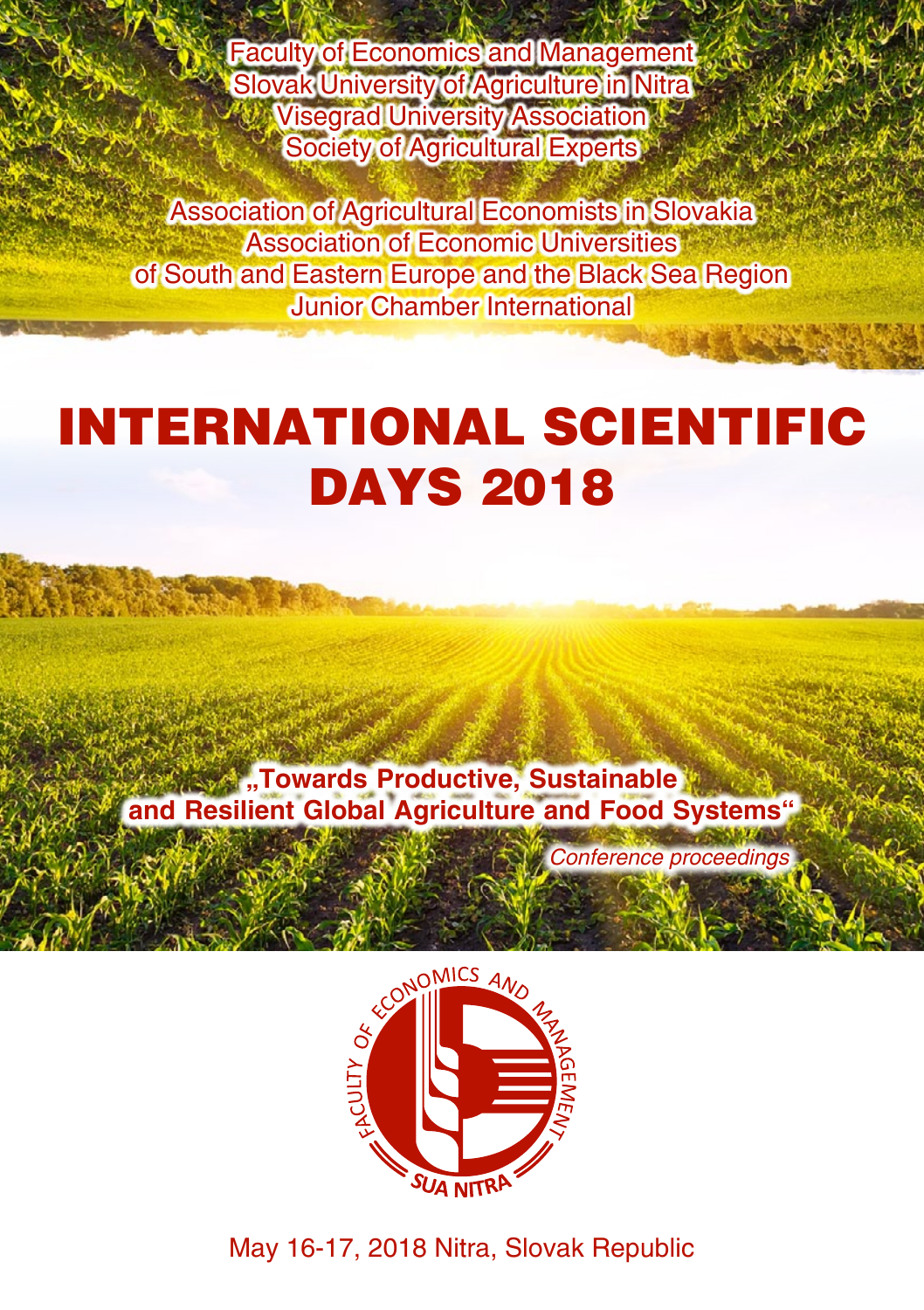- Title: **International Scientific Days 2018. "Towards Productive, Sustainable and Resilient Global Agriculture and Food Systems." Conference Proceedings**
- Editors: Elena Horská, Prof. Dr. Ing. Zuzana Kapsdorferová, doc. Ing. Phd. Marcela Hallová, Ing. PhD.

Technical Editor: Marcela Hallová, Ing. PhD.

Reviewers: See – List of reviewers

Published by Wolters Kluwer ČR, a. s., 2018

Articles in this proceedings are licensed under



CC BY-NC-SA Creative Commons Attribution-NonCommercial-ShareAlike 4.0 International Licence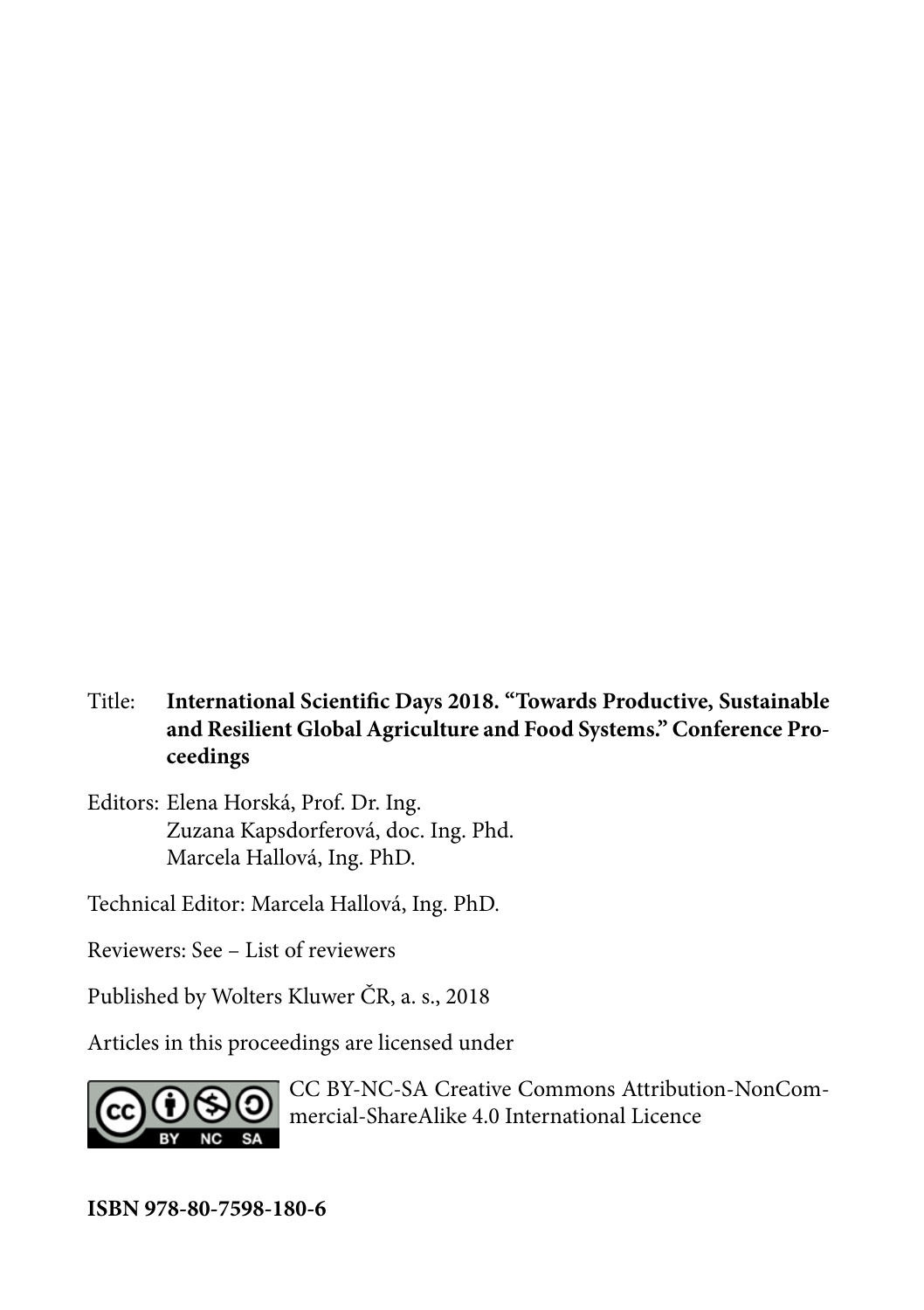### **Scientific Committee**

### **Chair**

- **Elena Horská,** Slovak University of Agriculture in Nitra, Slovak Republic **Members**
- **Peter Bielik,** Slovak University of Agriculture in Nitra, Slovak Republic
- **Zuzana Kapsdorferová,** Slovak University of Agriculture in Nitra, Slovak Republic
- **E. S. Margianti, SE, MM,** Gunadarma University, Indonesia
- **Irina Pilvere,** Latvia University of Agriculture, Jelgava, Latvia
- **József Káposzta,** Szent István University in Godollo, Hungary
- **Martin Pelikán,** Czech University of Life Sciences, Prague, Czech Republic
- **Arnošt Motyčka,** Mendel University, Brno, Czech Republic
- **Jánusz Zmija,** Agricultural University of Cracow, Poland
- **Andrzej Krasnodebski,** Agricultural University of Cracow, Poland
- **Jarosław Gołębiewski,** Warszaw University of Life Sciences, Poland
- **Anatolij Dibrova,** National University of Environment and Life Sciences, Kiev, Ukraine
- **Savino Santovito,** Universita degli Studi di Bari Aldo Moro, Italy
- **Ángel Carbonell Barrachina,** Miguel Hernández University, Alicante, Spain
- **Vadym Tkachuk,** National University of Life and Environmental Sciences of Ukraine
- **Shinkaruk Vasyl,** Faculty of Humanities and Pedagogy, National University of Life and Environmental Sciences of Ukraine
- **Elena Kovtun,** Faculty of Agricultural Management, National University of Life and Environmental Sciences of Ukraine
- **John Russin,** Luisiana State University, USA
- **Bartosz Mickiewicz,** West Pomeranian University of Technology, Szczecin, Poland
- **István Bíró,** University of Szeged, Hungary
- **Azeta Tartaraj,** Universiteti Aleksander Moisiu, Durres, Albania
- **Nadezhda Akkanina,** Russian State Agrarian University Moscow Timiryazev Academy, Russia
- **Wim Heijman,** Wageningen University, Netherlands
- **Astride Miceikiene,** Faculty of Economics and Management, Aleksandro Stulginskio universitetas in Kaunas, Lithuania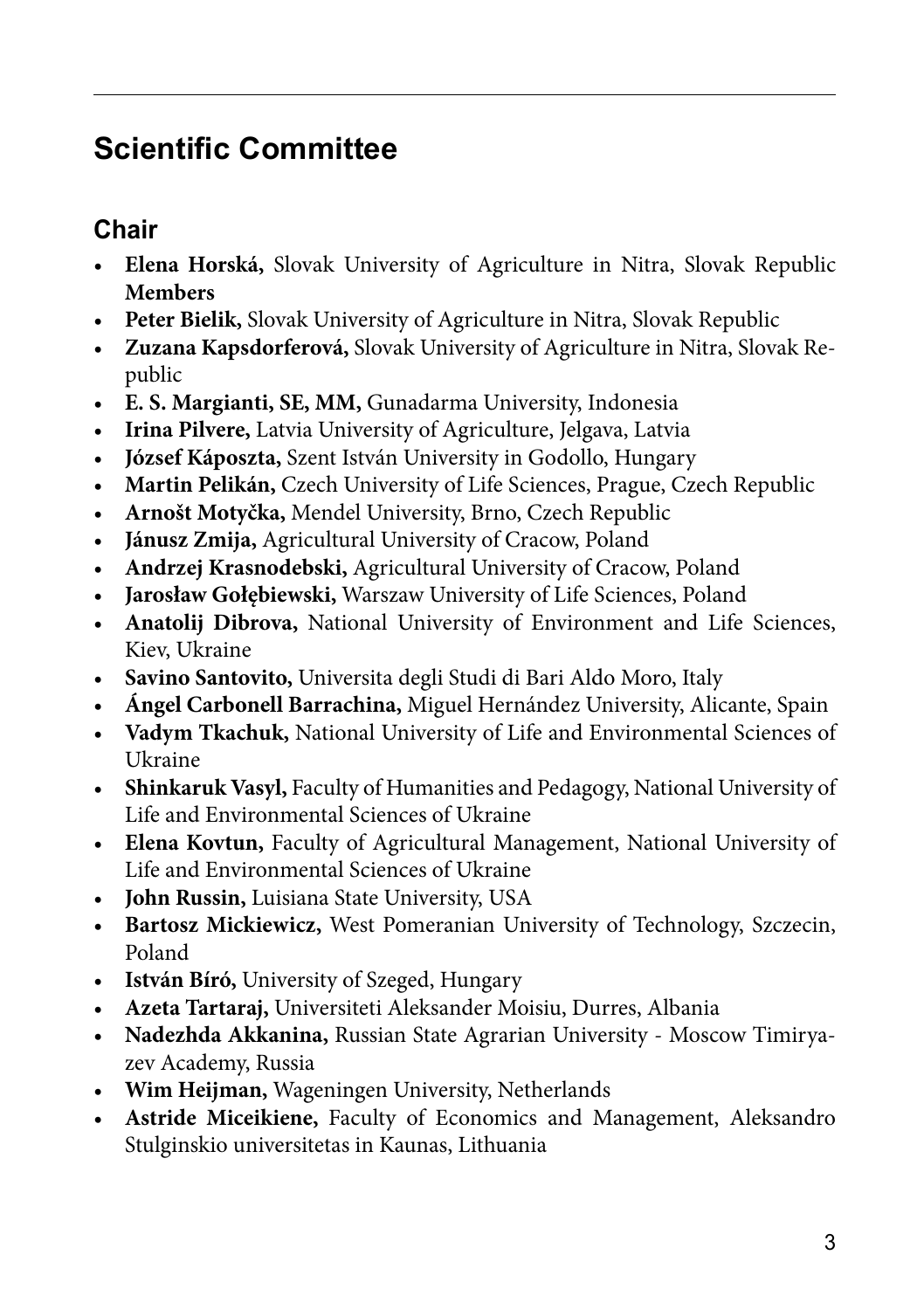### **ORGANIZERS**

Organizers of the conference International Scientific Days 2018 "Towards *Productive, Sustainable and Resilient Global Agriculture and Food Systems",*  16-17 May, 2018, Nitra, Slovak Republic



**Many thanks to all international partners which have contributed to this event.**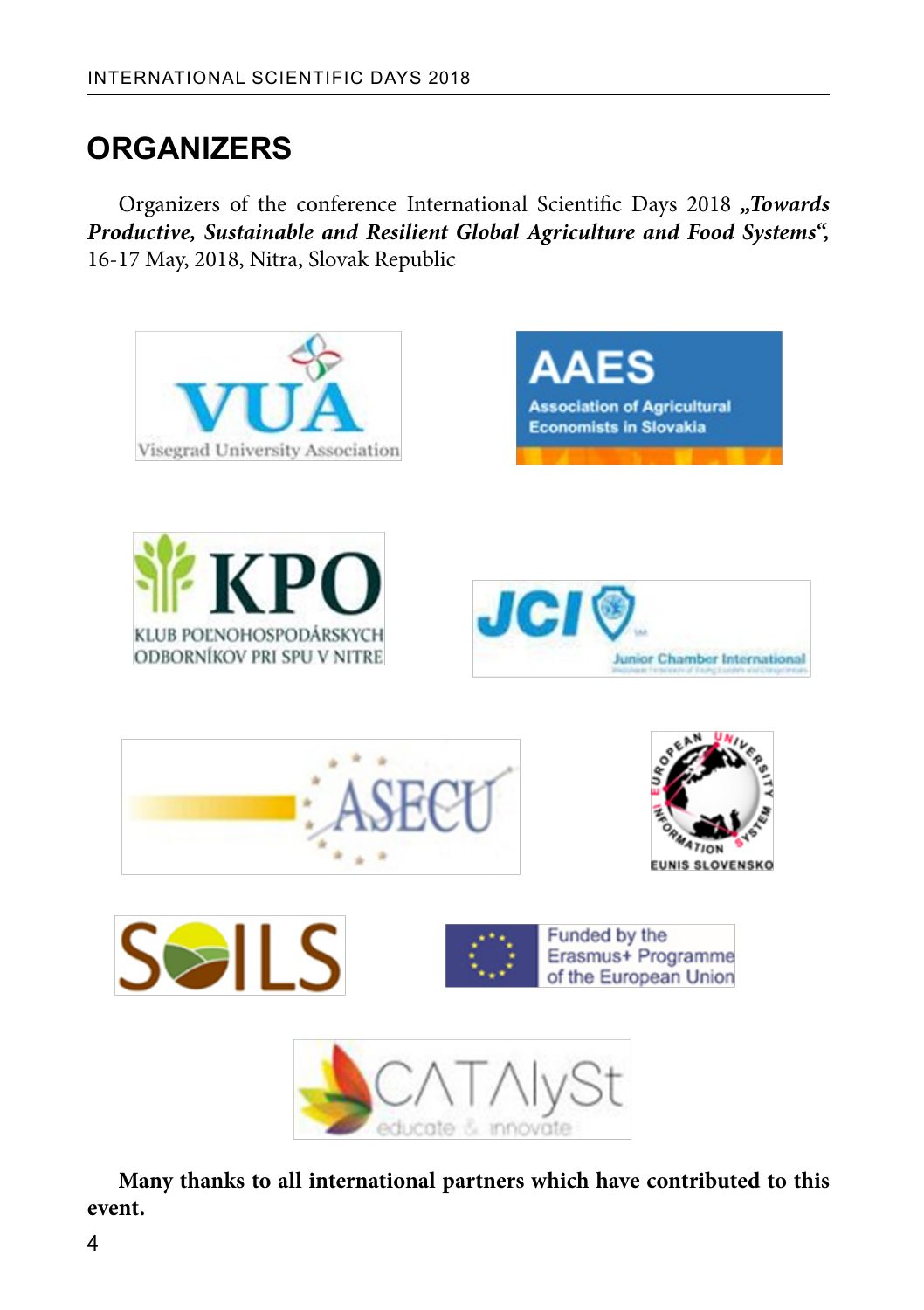### **Foreword**

#### *Dear colleagues and friends,*

At this very moment you are opening the book of proceedings from the international scientific conference International Scientific Days 2018 organized under the theme: "Towards Productive, Sustainable and Resilient Global Agriculture and Food Systems" by the Faculty of Economics and Management of the Slovak University of Agriculture in Nitra, Slovak Republic. This conference with over 250 participants from 24 countries is very good starting point for presenting new ideas or critical statements, sharing information and for establishing cooperation. International Scientific Days 2018 cover according to the OECD vision for the 21st century all inevitable topics such as food markets, water management, productivity growth and climate change.

We know that agriculture is the foundation for a promising global future. Task of policy makers, academic sphere and all stakeholders is to consider which policies could help us to feed a growing human population, protect natural resources, and support farmers and rural citizens. In the same time, business priorities for future OECD activities at the global food system are focused on the key pillars of trade, innovations in agri-food chain including faster adoption of green growth innovations, diets, nutrition aspects and sustainability as well.

International Scientific Days 2018 have been organized in partnership with ASECU, the Association of Economic Universities of South and Eastern Europe and the Black Sea Region and in the same time serves as the platform for presentation of results of two international strategic partnership projects, project SOILS "Sustainability of Small and Family Farms" coordinated by the Faculty of Economics and Management of the Slovak University of Agriculture in Nitra and project CATALYST "Capacity building in agricultural innovation services in Central Eastern European countries"

I would like to take this opportunity to thanks all policy makers, academics, researchers, mangers and sponsors which accepted our invitation and became active member of the conference. My special thank belongs all of the people who made this conference successful and valuable experience for each and every one of us.

#### **Elena Horská**

Dean Faculty of Economics and Management Slovak University of Agriculture in Nitra Slovak Republic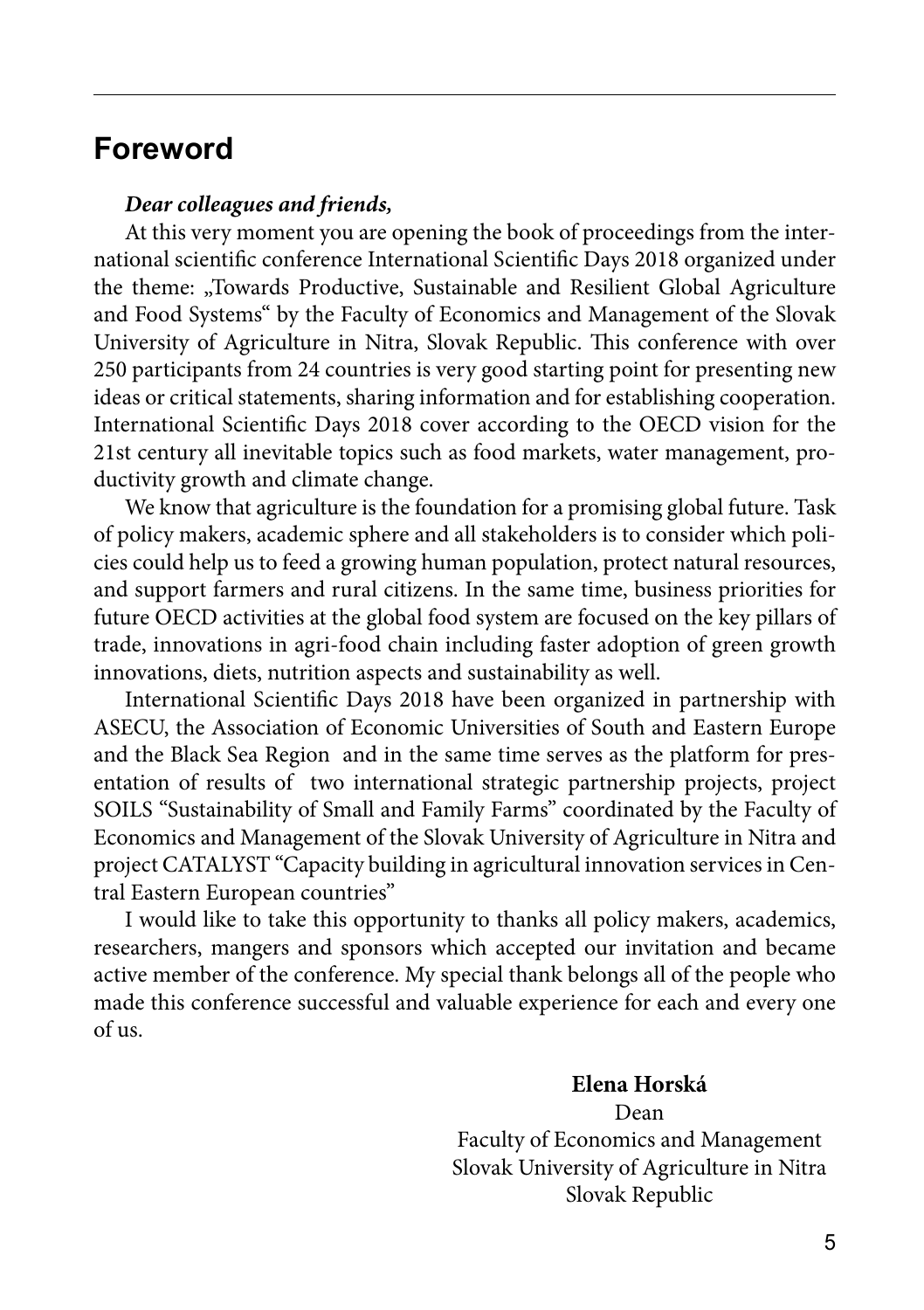### **LIST OF REVIEWERS**

Doc. Ing. Alena Andrejovská, PhD. Dr. David Babayan, PhD. Ing. Dagmar Babčanová, PhD. Ing. Dagmar Babčanová, PhD. Prof. JUDr. Anna Bandlerová, PhD. Prof. Ing. Ľubica Bartová, CSc. Ing. Pavel Beňo PaedDr. Naďa Bizová, PhD. Ing. Andrea Boháčiková, PhD. Doc. Ing. Jozef Bojňanský, PhD. Doc. RNDr. Monika Božiková, PhD. PhDr. Ivana Bulanda, PhD. Doc. Mgr. Dagmar Cagáňová, PhD. Dr.Sc. Marija Cejrak Ing. Pavel Ciaian, PhD. Mgr. Pavol Čarnogurský, PhD. Mgr. Karol Čarnogurský, PhD. Ing. Dušan Dobák Ing. Dušan Drábik, PhD. Ing. Viera Ducková, PhD. Doc. Ing. Milan Džupina, PhD Dana Egerová Ing. Juraj Fabuš, PhD. Doc. Ing. Peter Fandel, CSc. Mgr. Ing. Michal Filo, PhD Ing. Alexandra Filová, PhD. Ing. Jozef Gálik, PhD. Ing. Jana Gálová, PhD. Ionela Gavrila-Paven Doc. Ing. Ján Genči, PhD. Prof. Ing. Ľubomír Gurčík, CSc. Ing. Snezhanna Guziy, PhD. Ing. Marcela Hallová, PhD. Ing. Martina Hanová, PhD. Doc. Ing. Klára Hennyeyová, PhD. Aneta Bobenič Hintošová Ing. Mária Holienčinová, PhD.

Ing. Ivan Holúbek, PhD. Prof. Dr. Ing. Elena Horská Mgr. Marián Hosťovecký, PhD. Ing. Marián Hosťovecký, PhD. Ing. Veronika Hrdá, PhD. Doc. Ing. Monika Hudáková, PhD., MBA Doc. Ing. Daniela Hupková, PhD. Doc. Ing. Emília Huttmanová, PhD. Mgr. Györgyi Janková, PhD. Ing. Eva Judinyová, PhD. Ing. Bc. Zuzana Juríčková, PhD. Ing. Zdenka Kádeková, PhD. Dr.h.c. doc. Ing. Mária Kadlečíková, CSc. Doc. Ing. Zuzana Kapsdorferová, PhD. Ing. Zuzana Kapustová, PhD. PhDr. Tomáš Koprda Ing. Jozef Koricina Ing. Ingrida Košičiarová, PhD. Ing. Iveta Košovská, PhD. Ing. Jana Kozáková, PhD. Doc. Ing. Iveta Kremeňová, PhD. Doc. Ing. Ľubica Kubicová, PhD. Doc. Ing. Drahoslav Lančarič, PhD. Ing. Ema Lazorčáková, PhD. Dipl. Dr. Olaf Lobl, PhD. Remigio Madrtigal Lugo Ing. Zuzana Lušňáková, PhD. Assoc. Prof. Mansoor Maitah Ph.D. et Ph.D. PhDr. Silvia Matúšová, CSc. Željka Mesić, PhD. Ing. Jana Michaláková, PhD. doc. Mgr. Ing. Danka Moravčíková, PhD. Doc. Ing. Serhiy Moroz, CSc. PhDr. Anna Mravcová, PhD. Dr. habil. Henrietta Nagy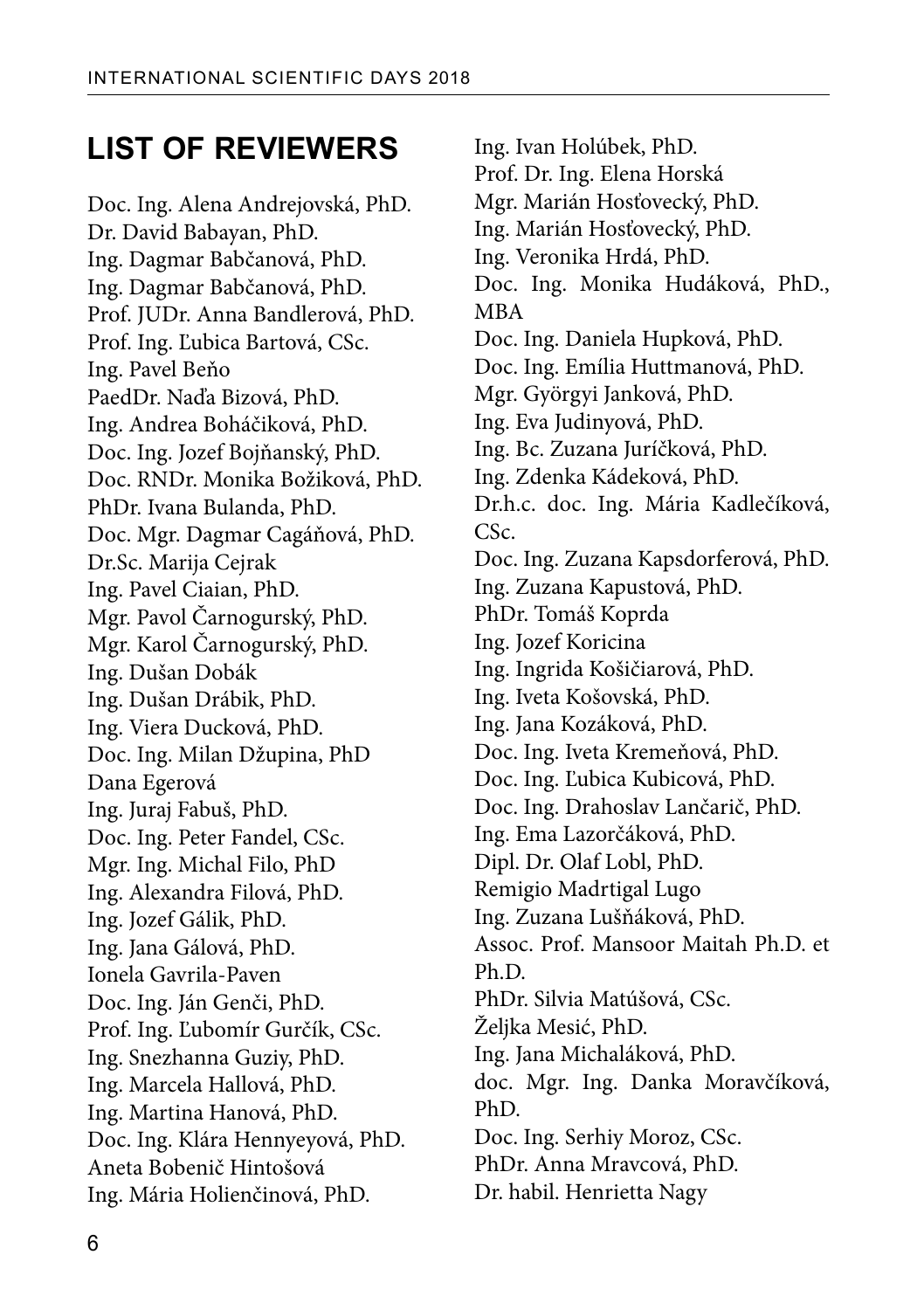Prof. Ing. Ľudmila Nagyová, PhD. Ing. Katarína Neomániová, PhD. Ing. Eva Oláhová, PhD. Doc. RNDr. Dana Országhová, CSc. Ing. Jozef Palkovič, PhD. Doc. JUDr. Lucia Palšová, PhD. Ing. Johana Paluchová, PhD. Doc. Ing. Viera Papcunová, PhD. Carmen Adina Pastiu Ing. Renata Matysik Pejas, PhD. Ing. Vladimír Pisarský PaedDr. Peter Polakovič, PhD. Doc. RNDr. Petra Poulová, Ph.D. Ing. Renáta Benda Prokeinová, PhD. Ing. Tomáš Rábek, PhD. Doc. Ing. Miroslava Rajčániová, PhD. Doc. Ing. Jozef Repiský, CSc. Ing. Roman Récky, PhD. Ing. Martin Richter, PhD. Ing. Robert Romanowski, PhD. Doc. Ing. Patrik Rovný, PhD. PaedDr. Lucia Rumanová, PhD. Dr. Oksana Ryabchenko, PhD. Mgr.et Mgr Jana Rybanská, PhD. Prof. Savino Santovito Doc. Ing. Radovan Savov, PhD. Doc. Ing. Peter Serenčéš, PhD. Dr. Hotniar Siringoringo Prof. Ing. Ľuboš Smutka, PhD. Dr. Ing. Michal Soliwoda Ing. Tatiana Svetlanská, PhD. Mgr. Eva Pechočiaková Svitačová, PhD. PaedDr. Silvia Šebenová, PhD. Ing. Edita Šilerová, Ph.D. Prof. Ing. Ladislav Šimák PhD. Doc. Ing. Milan Šujanský, CSc. Dr. Takácsné Prof. Dr. habil. György Katalin

Ing. Petronela Tarinová Doc. Ing. Juraj Tej, PhD. Marina Tomić, PhD Ing. Marián Tóth, PhD. RNDr. Darina Tóthová, PhD. Doc. Ing. Natália Turčeková, PhD. Doc. Ing. Jana Turčínková, PhD. Prof. Ing. Iveta Ubrežiová, CSc. Ing. Mária Urbánová, PhD. Doc. Ing. Anna Vaňová, PhD. Ing. Ivana Váryová, PhD. Ing. Margaréta Víghová, PhD. Ing. Roderik Virágh, PhD. Prof. Ing. Ivan Vrana, DrSc. PaedDr. Júlia Záhorská, PhD.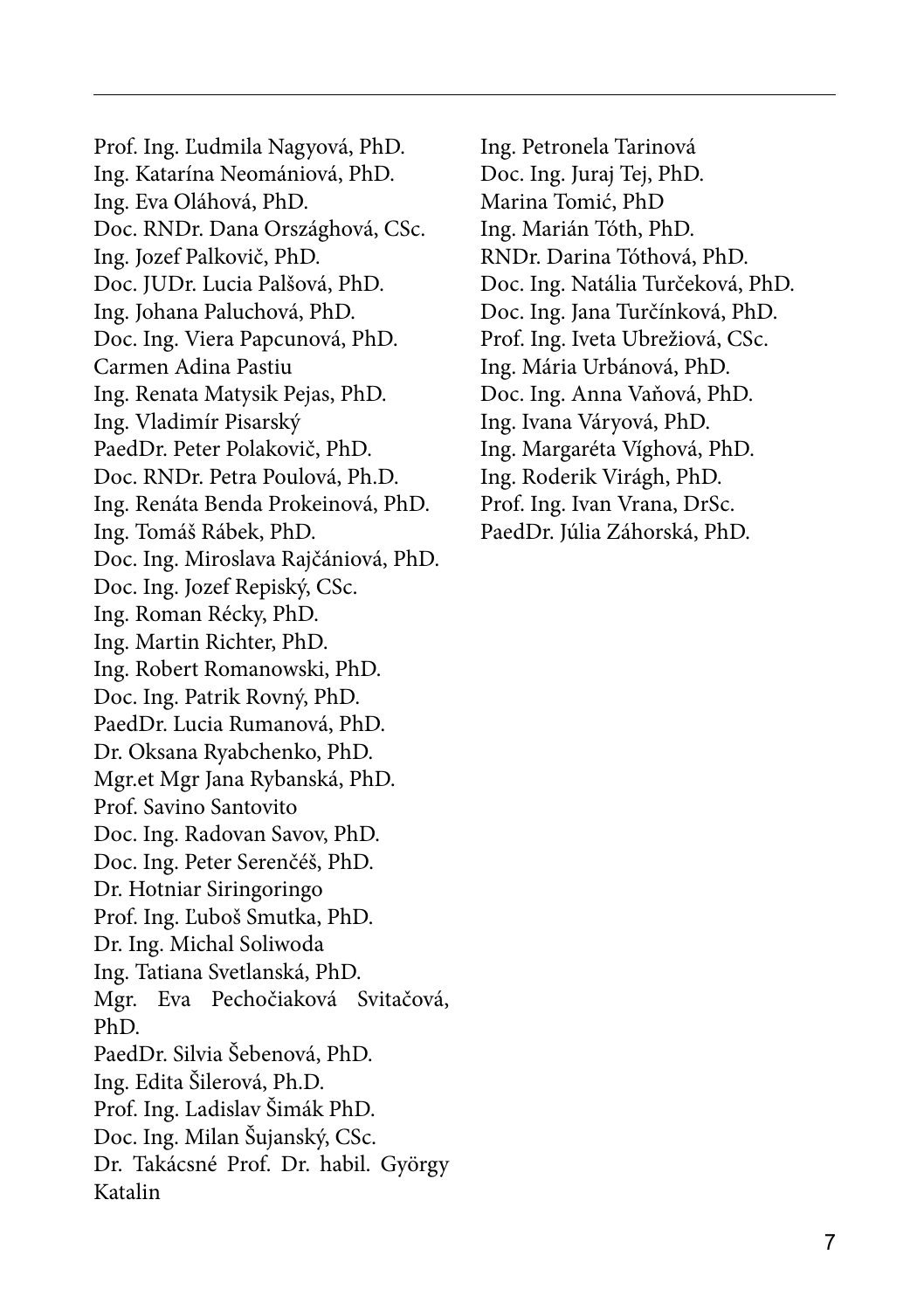# **LIST OF SESSIONS**

**SESSION 1:** Food Security, Trade and Agricultural Policy

**SESSION 2.1:** Food Marketing and Consumer Studies – session organized within the project VEGA 1/0502/17 "Consumer Personality and its Impact on Emotional Behaviour and Decision Making"

**SESSION 2.2:** Food Marketing and Consumer Studies – session organized within the project APVV - 16-0244 "Qualitative Factors Affecting the Production and Consumption of Milk and Cheese"

**SESSION 2.3:** Food Marketing and Consumer Studies – session organized within the project KEGA 038SPU-4/2016 "Implementation of New Technologies and Interdisciplinary Relationships in a Practical Education of Consumer Studies"

**SESSION 3:** The Agri-Food Value Chain Analysis: Economics, Management and Logistics

**SESSION 4:** Bioeconomy, Resource Management and Sustainable Development

**SESSION 5:** Management, Entrepreneurship and Corporate Social Responsibility

**SESSION 6:** Finance and Current Issues

**SESSION 7:** Accounting and Information Systems

**SESSION 8:** New Dimensions in Rural Development and Sustainable Agriculture

**SESSION 9:** Agricultural University Education, Quality Assurance, Humanity Studies and Mathematics Education

**SESSION 10:** Information and Communication Technologies – Network and Information Technologies

**SESSION 11:** Innovation Systems in Agriculture – Session organized by within the project CATALYST "Capacity Building in Agricultural Innovation Services in CEE Countries"

**SESSION 13:** Agricultural Markets and Institutions – Organized Session by the Association of Agricultural Economists in Slovakia – AAES

**SESSION:** Association of Economic Universities of South and Eastern Europe and the Black Sea Region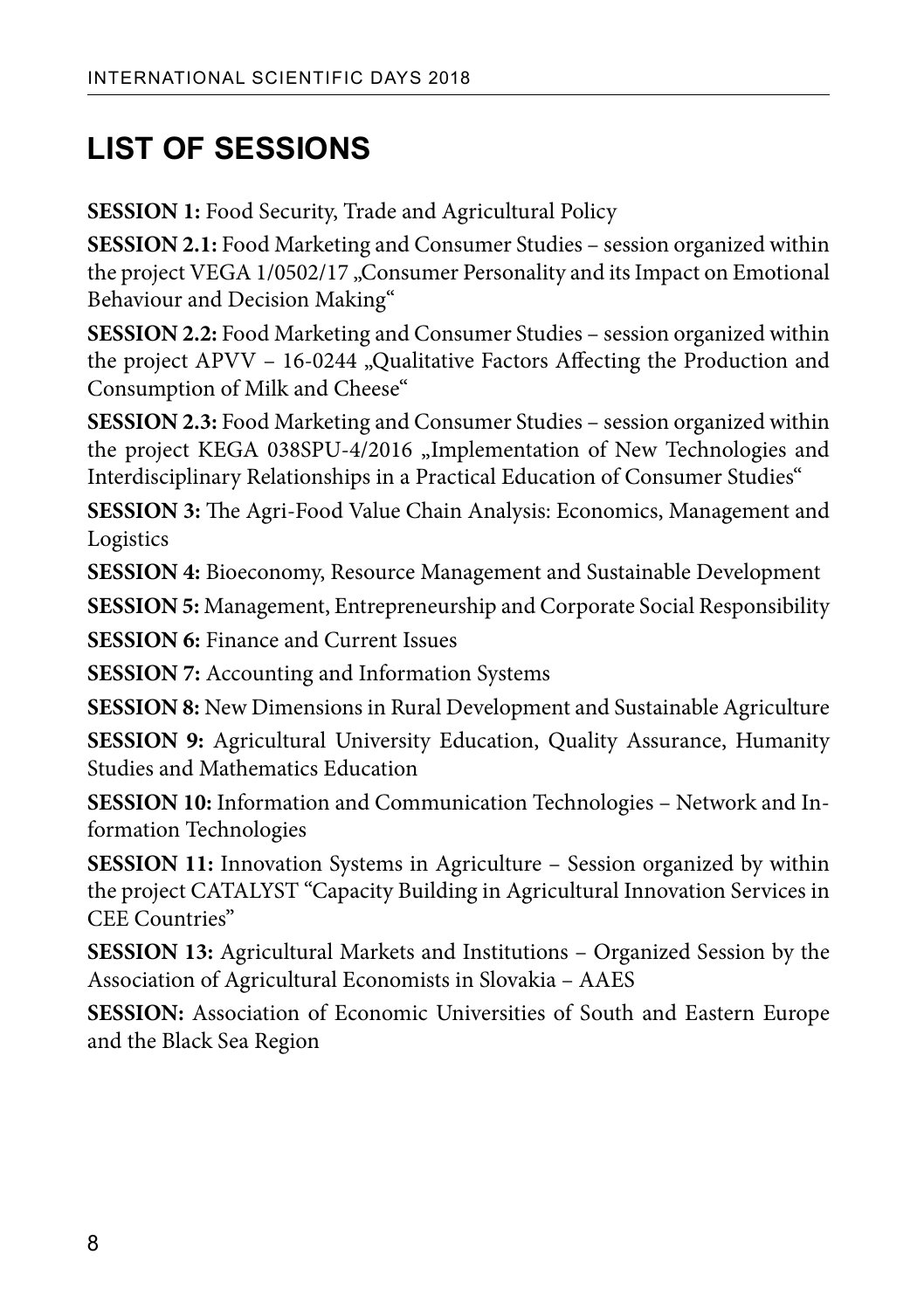## **CONTENTS**

| <b>SESSION 1 FOOD SECURITY,</b>                                                                                                            |
|--------------------------------------------------------------------------------------------------------------------------------------------|
| The Role and Place of the State in the Development of Ukrainian Farm Households                                                            |
| Competitiveness of Ukrainian Grains and Oilseeds in Terms of Diversification of<br><b>Export</b>                                           |
| Bovine Butter Enriched with Sesame Oil: Safety Indices and Technology<br>Nina Dunchenko, Sergey Denisov, Valentina Yankovskaya  51         |
| Competitive Export Performance in EU Countries in Agri - Food Sector<br>Eva Ďurišová, Natália Turčeková, Mária Urbánová, Dominika Čeryová, |
| GMO-based or Organic Agriculture: What Choice Might be Better for Food<br>Security in the Long Term Perspective?                           |
| Export Competitiveness of Slovak Companies on Foreign Markets                                                                              |
| International Trade, Production and Export of Mexican Bottled Tequila                                                                      |
| Food Security and the Directions of Agrarian Policy in Azerbaijan                                                                          |
| Agricultural Food Systems and their Role at Increasing Food Security and<br><b>Nutrition</b>                                               |
| Import of Agricultural Products in the Context of the Evolving Level of Food<br>Security                                                   |
| Self-Sufficiency of Selected Commodities in Visegrad Countries                                                                             |
| Social and Ethics-Legal Aspects of Bioeconomy<br>F. T.Nezhmetdinova, M.I. Guryleva, B. G. Ziganshin, A.V. Dmitriev  158                    |
| Risk Management in Agriculture and Agrarian Policy                                                                                         |
| Development of Selected Production-Economic Indicators of Rape Growing in<br>Slovak Republic                                               |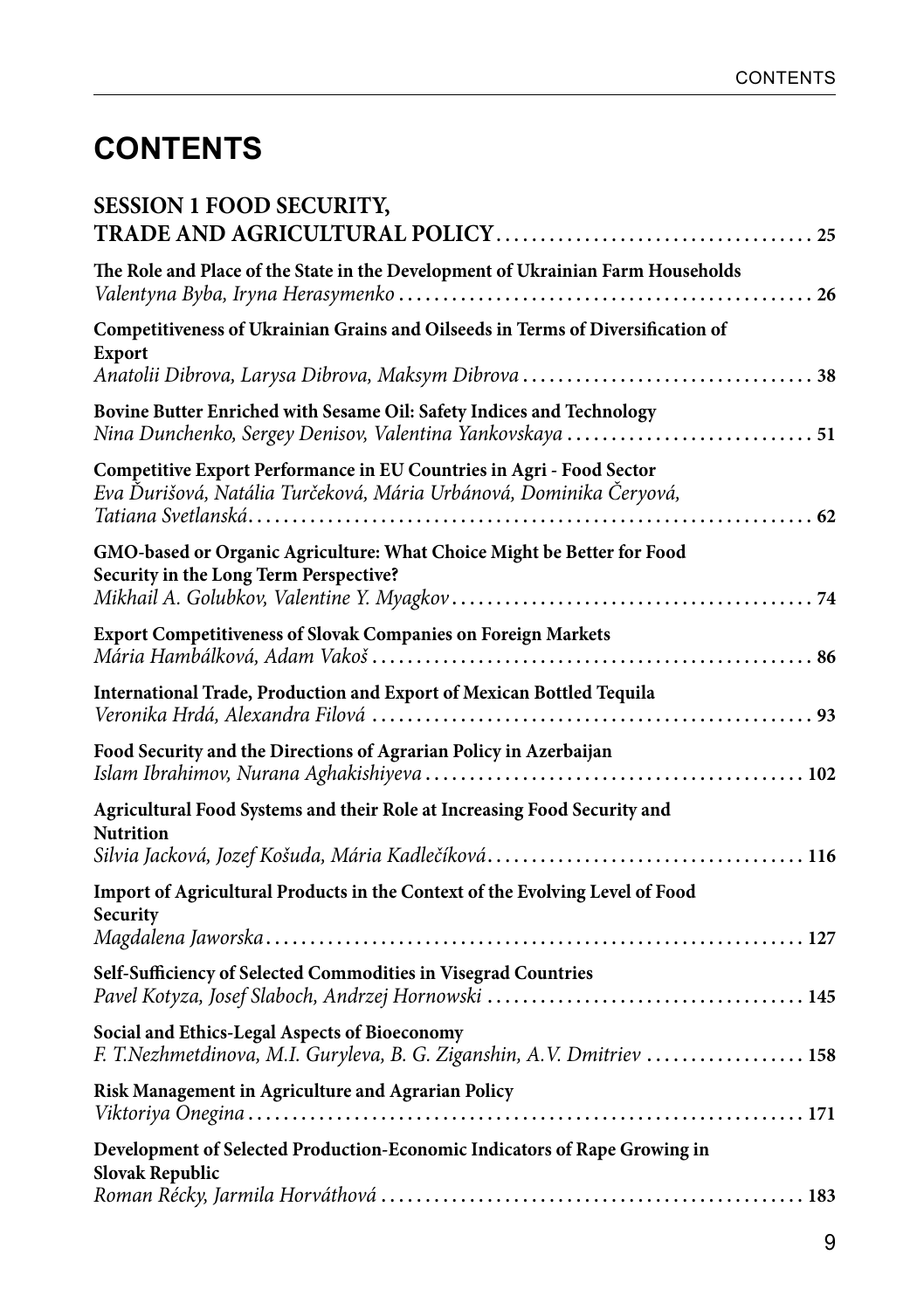| <b>Transformation of Polish Sugar Market</b>                                                                                                                                                                                    |
|---------------------------------------------------------------------------------------------------------------------------------------------------------------------------------------------------------------------------------|
| Investigation of the Work Accidents in the Agricultural Sector in Bulgaria                                                                                                                                                      |
| Self-Sufficiency As An Indicator Of Ukraine's Food Security                                                                                                                                                                     |
| Organizational and Economic Factors for Increasing the Sustainability of Grain<br><b>Production in Ukraine</b>                                                                                                                  |
| Effect of Mangold Powder on Color and Flavor Formation in Muscle Pork<br>Products                                                                                                                                               |
| Gradation of European Union Member States in Terms of Organic Farming<br>Development in the Light of a Multivariate Comparative Analysis                                                                                        |
| <b>SESSION 2</b><br><b>SESSION 2.1 FOOD MARKETING AND CONSUMER STUDIES</b><br>- SESSION ORGANIZED WITHIN THE PROJECT VEGA<br>1/0502/17, "CONSUMER PERSONALITY AND ITS IMPACT ON<br>EMOTIONAL BEHAVIOUR AND DECISION MAKING" 274 |
| Slovak Consumers from Generation Y and Their Shopping Behavior on Discount<br>Portals<br>Ivana Bulanda, Ivana Viteková, Tomáš Koprda, Blanka Blahová  275                                                                       |
| Electronic Word-Of-Mouth: Determinants of Selection of Online Reviews by<br><b>Slovak Consumers</b>                                                                                                                             |
| Private Brand and its Impact on Consumer Behaviour<br>Andrej Géci, Alexandra Andocsová, Andrea Kubelaková, Ľudmila Nagyová  301                                                                                                 |
| Consumers' Awareness of the Term Sustainable Consumption                                                                                                                                                                        |
| Consumer Behaviour Consequences within the Online Environment in Context of<br>Multiscreen<br>Mária Holienčinová, Ingrida Košičiarová, Zdenka Kádeková, Ľudmila                                                                 |
| Consumer Priorities of the Ukrainian Population in the Market of Pig Products                                                                                                                                                   |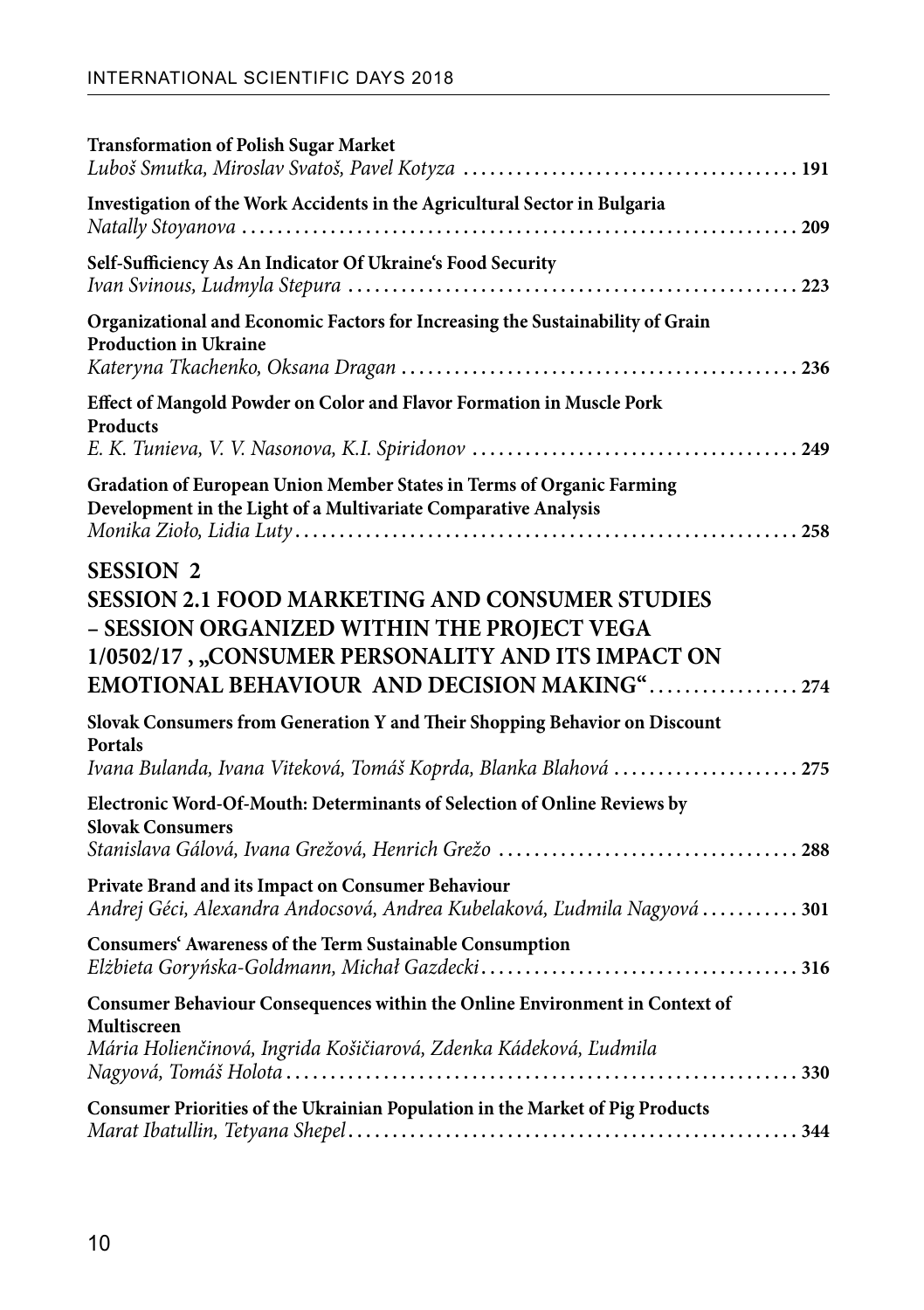| Consumer's Temperament as Determining Factor in Perception of Emotional<br><b>Content of Advertisement</b><br>Zdenka Kádeková, Jana Rybanská, Ľudmila Nagyová, Ingrida Košičiarová,                       |
|-----------------------------------------------------------------------------------------------------------------------------------------------------------------------------------------------------------|
| Preference and Perception of Private Label Products and Yoghurts - A Case Study<br>of Slovak Consumers with the Age up to 30 years<br>Ingrida Košičiarová, Ľudmila Nagyová, Mária Holienčinová, Zdenka    |
| Situation in the Market of Bakery Products                                                                                                                                                                |
| Symptoms of Smart Shopping in Purchasing Behaviour of Food Products<br><b>Consumers</b>                                                                                                                   |
| Renata Matysik-Pejas, Monika Szafrańska, Andrzej Krasnodębsk3  407                                                                                                                                        |
| Theoretical Aspects and Peculiarities of Emotional Behaviour of Consumers<br>Ľudmila Nagyová, Serhiy Moroz, Jana Rybanská, Ingrida Košičiarová, Patrik Groma 421                                          |
| Honey Consumption Patterns of Young People in Romania                                                                                                                                                     |
| Purchase of Food via the Internet from Consumer's Point of View                                                                                                                                           |
| Consumption of the Fruit and Vegetable - Luxury or Necessity in Slovakia<br>Renáta Benda Prokeinová, Izabela Adamičková, Natália Turčeková  463                                                           |
| Factors Affecting Consumer Behaviour in Case of Meat with an Emphasis on the<br>Price                                                                                                                     |
| Veronika Svetlíková, Jozef Palkovič, Zuzana Poláková, Martina Fusková  478                                                                                                                                |
| Consumer Shopping Behavior in the Town of Žilina<br>Miroslava Trembošová, Alena Dubcová, Ľudmila Nagyová  493                                                                                             |
| Options for Implementing Lean Management Elements (Case Study of a<br>Restaurant at the Warsaw Chopin Airport)                                                                                            |
| <b>SESSION 2.2 FOOD MARKETING AND CONSUMER</b><br>STUDIES - SESSION ORGANIZED WITHIN THE PROJECT<br>APVV-16-0244, "QUALITATIVE FACTORS AFFECTING THE<br>PRODUCTION AND CONSUPMTION OF MILK AND CHEESE"519 |
| New Research Possibilities for Feedback on the Dairy Product' Market                                                                                                                                      |
| The Market for Farmers' Food Products in the Czech Republic                                                                                                                                               |
|                                                                                                                                                                                                           |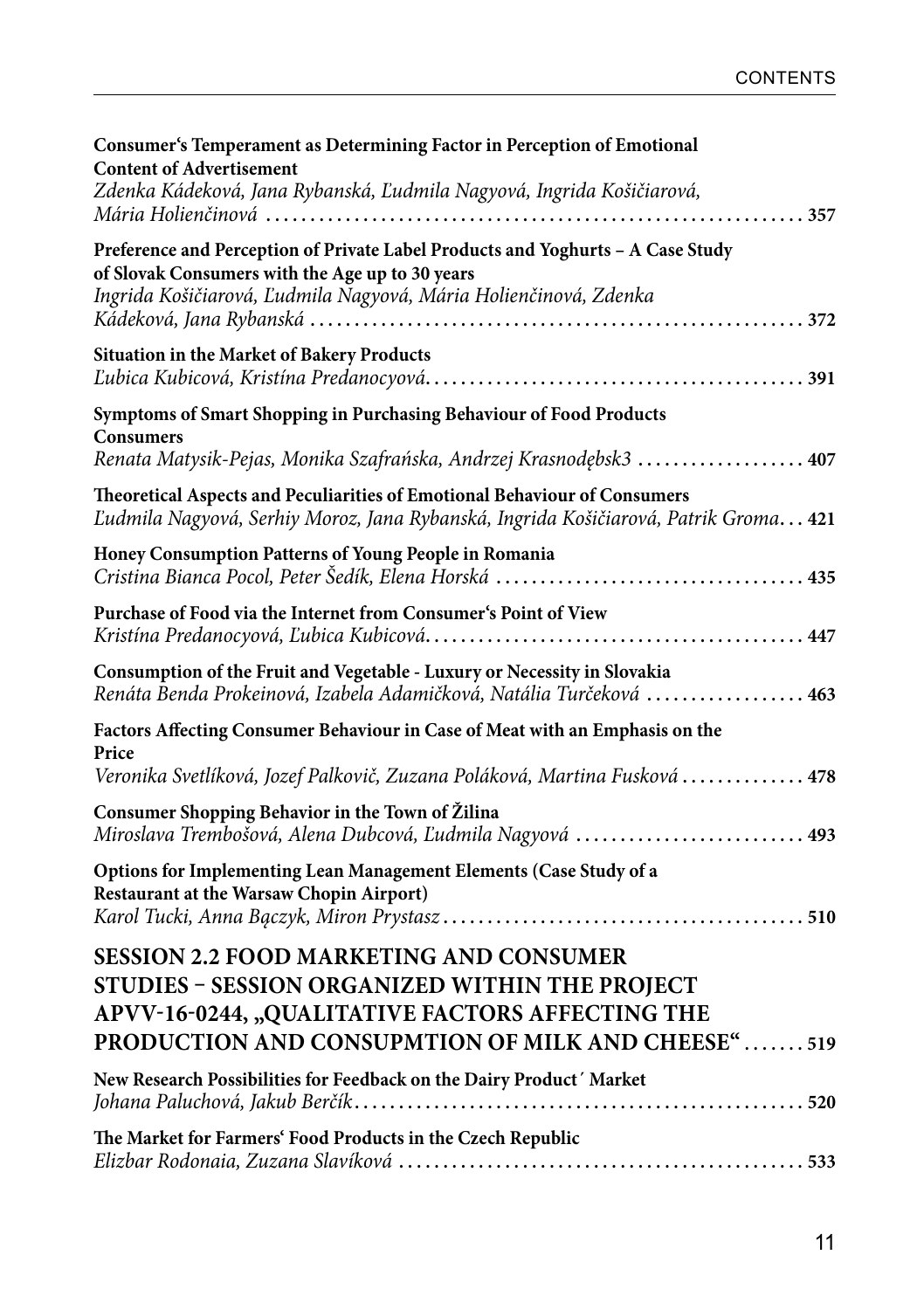| Consumer Behaviour on the Market of Dairy Products: Case Study of Slovak<br><b>Seniors</b>                                                                                                                                                           |
|------------------------------------------------------------------------------------------------------------------------------------------------------------------------------------------------------------------------------------------------------|
| Michaela Šugrová, Ľudmila Nagyová, Martina Šoporová, Filip Tkáč, Veronika                                                                                                                                                                            |
| Support of Quality Systems for Agricultural Products and Foodstuffs from<br><b>European Funds</b><br>Monika Wojcieszak, Elżbieta Goryńska-Goldmann557                                                                                                |
| <b>SESSION 2.3 FOOD MARKETING AND CONSUMER</b><br>STUDIES - SESSION ORGANIZED WITHIN THE PROJECT<br>KEGA 038SPU-4/2016 "IMPLEMENTATION OF NEW<br>TECHNOLOGIES AND INTERDISCIPLINARY RELATIONSHIP<br>IN A PRACTICAL EDUCATION OF CONSUMER STUDIES"573 |
| Viral Marketing as Unconventional Form of Addressing Consumers<br>Alexandra Andocsová, Andrej Géci, Andrea Kubelaková, Ľudmila Nagyová  574                                                                                                          |
| Aroma Marketing - a Modern Marketing Phenomenon<br>Jakub Berčík, Johana Paluchová, Jana Gálová, Katarína Neomániová,                                                                                                                                 |
| Product Category, Product Features and Consumer Ethnocentrism                                                                                                                                                                                        |
| Development of Advertising Spending in Slovakia<br>Patrik Groma, Ľudmila Nagyová, Peter Obtulovič, Zdenka Kádeková 609                                                                                                                               |
| Consumer Neuroscience as a Tool for Finding an Effective Cultural Markers for<br><b>Visual Design</b><br>Elena Horská, Jakub Berčík, Johana Paluchová, Jana Gálová, Ekky Bayu Pramana 624                                                            |
| Healthy Food Recognition: the In-Store Decision-Making Process of Young<br><b>Shoppers</b><br>Bartlomiej Pierański, Sergiusz Strykowski, Barbara Borusiak  637                                                                                       |
| <b>Attributes of Wine Assessment</b>                                                                                                                                                                                                                 |
| The Business Network Role in Production System Innovation: A Case Study in the<br><b>Organic Agro-Food Industry</b>                                                                                                                                  |
| Marketing Approach in Role and Importance of Pollinators in Gardens: A<br><b>Preliminary Study</b><br>Peter Šedík, Elena Horská, Andrzej Krasnodębski, Monika Bieniasz 671                                                                           |
| Features of Consumer Behavior in the Market of Meat Cattle Breeding in Ukraine                                                                                                                                                                       |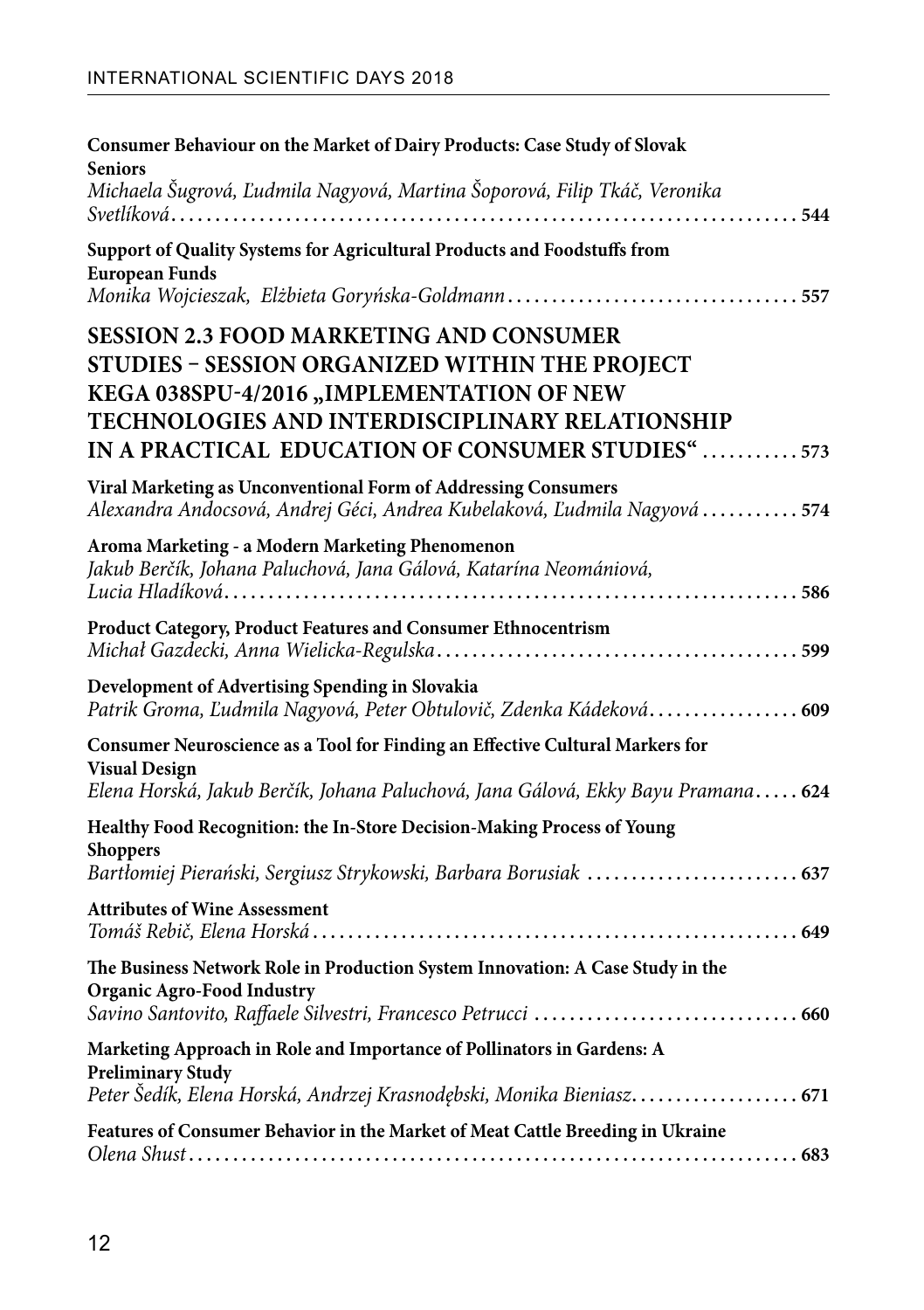| <b>Advertising Skepticism and Media Credibility</b>                                                                                                                                |
|------------------------------------------------------------------------------------------------------------------------------------------------------------------------------------|
| Factors Influencing Slovak Consumer's Actual Buying Behavior towards Fresh<br>Vegetable                                                                                            |
|                                                                                                                                                                                    |
| Preferences of Cattle Breeders on the Polish Industrial Feed Market towards<br><b>Domestic or Foreign Feed</b><br>Monika Szafrańska, Renata Matysik-Pejas, Andrzej Krasnodębski719 |
| SESSION 3 THE AGRI-FOOD VALUE CHAIN ANALYSIS:                                                                                                                                      |
| Research of Supply of Berry Products in Ukraine                                                                                                                                    |
| Development of Consumer Prices of Selected Types of Milk and Dairy Products                                                                                                        |
| Cocoa Market in the World and in Slovakia: Example of Supplying Cocoa Powder                                                                                                       |
| Substantiation of Competitive Strategies for the Development of Poultry Industry<br>in Ukraine                                                                                     |
| Competitiveness Increase of Milk Production in Ukraine                                                                                                                             |
| Comparison of Wine Production and Consumption: Case Study of Slovakia and<br><b>Czech Republic</b>                                                                                 |
|                                                                                                                                                                                    |
| Technical Supply of Ukrainian Agricultural Enterprises as a Competitiveness<br><b>Improvement Factor</b>                                                                           |
| Knowledge and Information in the Processes of Managing the Organization Case                                                                                                       |
| Study                                                                                                                                                                              |
| The Selected Issues of Agricultural Extension Service in Slovak Republic                                                                                                           |
| Economic Basis for the Creation of Fodder Base of the Enterprise                                                                                                                   |
| The Effect of Non-Normal Distributions on the Control Limits of X-Bar Chart                                                                                                        |
| Initiatives Promoting Regional and Traditional Foods in Rural Tourism in Poland                                                                                                    |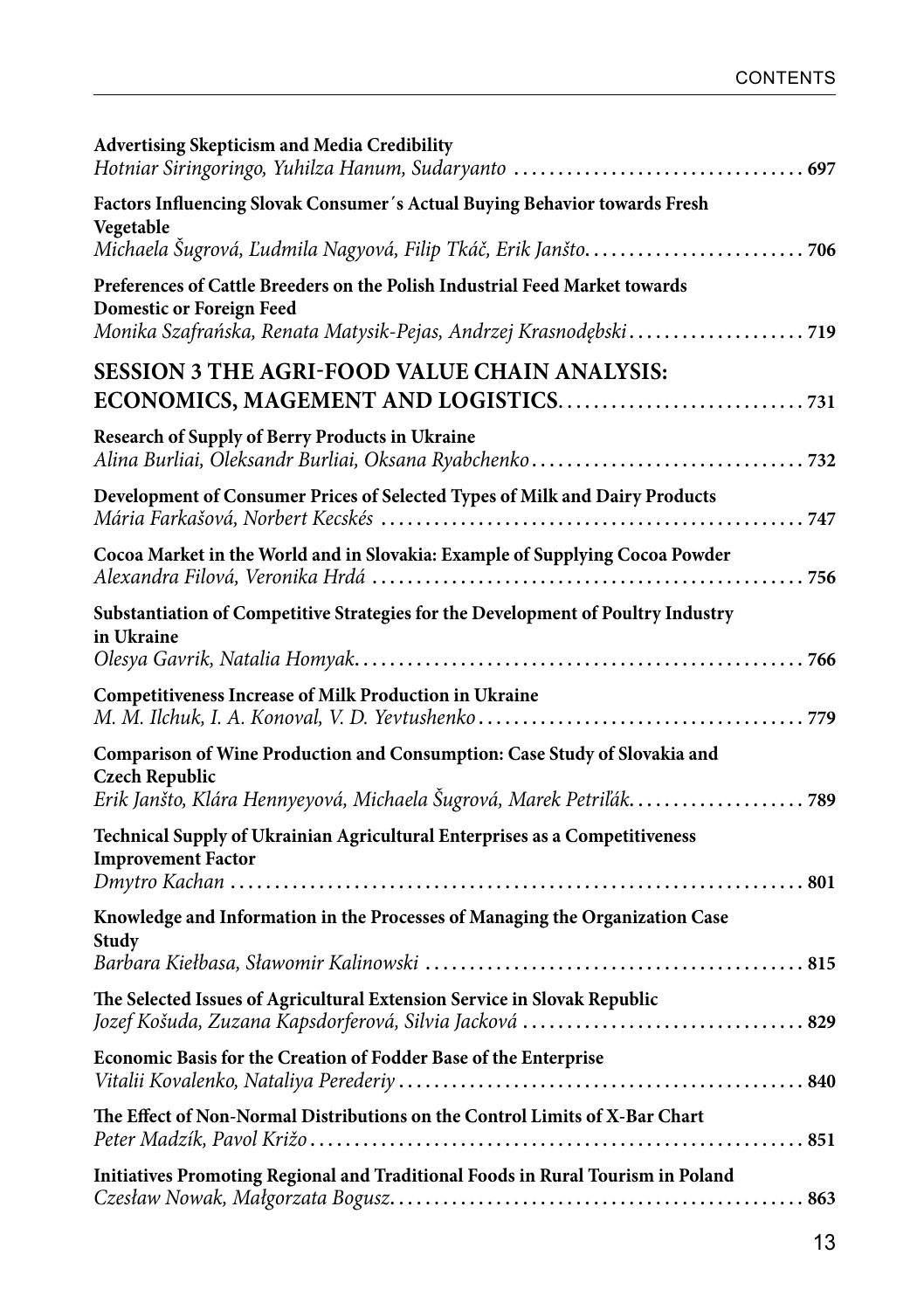| Value Added Processes at Food Market System for Developing and Emerging<br><b>Industrial Economies: Review Paper</b>                                                                   |
|----------------------------------------------------------------------------------------------------------------------------------------------------------------------------------------|
| Trends of Forming Agri-Food Chains of Value Added in Ukraine                                                                                                                           |
| SESSION 4 BIOECONOMY, RESOURCE MANAGEMENT AND                                                                                                                                          |
| Expenditure on Environmental Protection, Taxes and Innovations as<br>Determinants of the Level of Sustainability in Agriculture                                                        |
| Ecological Management in Agriculture of Ukraine as a Prerequisite for Sustainable<br>Development                                                                                       |
| <b>Renewable Energy Market in V4 Countries</b><br>Dominika Čeryová, Natália Turčeková, Tatiana Svetlanská, Zuzana Kapustová,<br>Eva Durišová …………………………………………………………………………… 921         |
| Transformations of Work of a Rural Population in the Conditions of<br><b>Modernization of Economy</b><br>M.Kh. Gazetdinov, O.S. Semicheva, F.T. Nezhmetdinova, Sh.M. Gazetdinov 932    |
| Implementing the Idea of Sustainable Development in the Dairy Enterprises in<br>Poland                                                                                                 |
| Examining the Dependence of Expenditures on Wage and Poverty Rates in Regions<br>of the Slovak Republic<br>Daniela Hupková, Veronika Mihálová, Ľudmila Dobošová, Magdaléna Laurová 959 |
| Liquid Biofuel Market as a Basis for Sustainable Development in Ukraine                                                                                                                |
| The Working Poor in the European Union                                                                                                                                                 |
| Anaerobic Digestion as Biotechnology in Agriculture for Biomass Utilization<br>Zuzana Kapustová, Ján Lajda, Jaroslav Kapusta, Peter Bielik, Michal Levický 992                         |
| Land Purchase and Land Lease by Agricultural Companies in Nitra County                                                                                                                 |
| Organic Farming Development Following the Accession to the European Union:<br>the Polish Experience                                                                                    |
| Healthcare and the Sustainable Development of Western Poland Districts                                                                                                                 |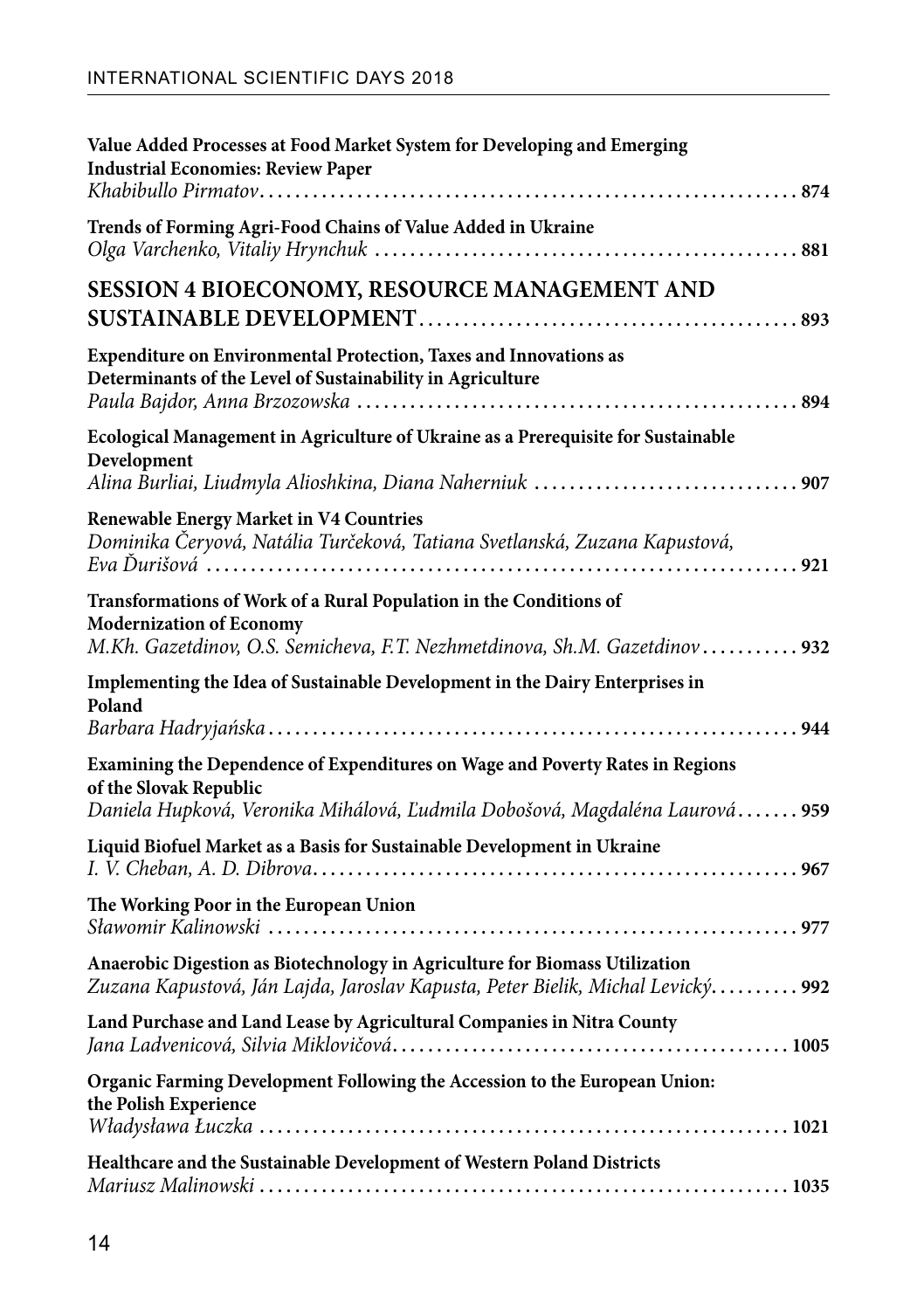| The Concept of Sustainable Development at Jordanian Universities                                                                                                                                                 |
|------------------------------------------------------------------------------------------------------------------------------------------------------------------------------------------------------------------|
| Management of Nature Conservation in Southern Poland by the Regional<br>Directorate for Enviromental Protection - Case Study from the Małopolska<br>Voivodeship                                                  |
| Towards Sustainable Development of Agriculture: Significance of Cooperatives in<br>the Case of Japan                                                                                                             |
| Factors Influencing Respondent's Willingness to Pay Environmental Tax                                                                                                                                            |
| Perspectives for Development of the Market for Fertilizers Derived from By-<br>Products of Coal Burning as an Element of Sustainable Waste Management<br>Łukasz Paluch, Andrzej Krasnodębski, Marcin Niemiec1101 |
| Natural and Climatic Conditions as a Risk Factor for Agricultural Production in<br>Ukraine                                                                                                                       |
| The Organic Food Market in Poland - Obstacles and Development Opportunities<br>in Retail                                                                                                                         |
| Agronomic Efficiency and Economic Effectiveness of Mineral Nitrogen Fertilizers<br>in Winter<br>Pavol Slamka, Johana Jakabovičová, Otto Ložek, Roman Récky  1144                                                 |
| The Potential of Aquaponics as Food Production and Nutrient Recovery Systems<br>in Kenya<br>Gichana Zipporah, Herwig Waidbacher, Werner Zollitsch,                                                               |
| SESSION 5 MANAGEMENT, ENTREPRENEURSHIP AND<br>CORPORATE SOCIAL RESPONSIBILITY1167                                                                                                                                |
| <b>Employment Choice of Non-family Professionals in Family Firms</b><br>Aleš Gregar, Ladislav Kudláček, Gamage Naradda, Kumara Sisira, Hewa                                                                      |
| Comparison of methods of evaluation the corporate social responsibility<br>Pavol Grman, Zuzana Kapsdorferová, Petronela Tarinová 1178                                                                            |
| Self-employment as a Form of Entrepreneurship Development in Rural Areas in<br>Poland                                                                                                                            |
|                                                                                                                                                                                                                  |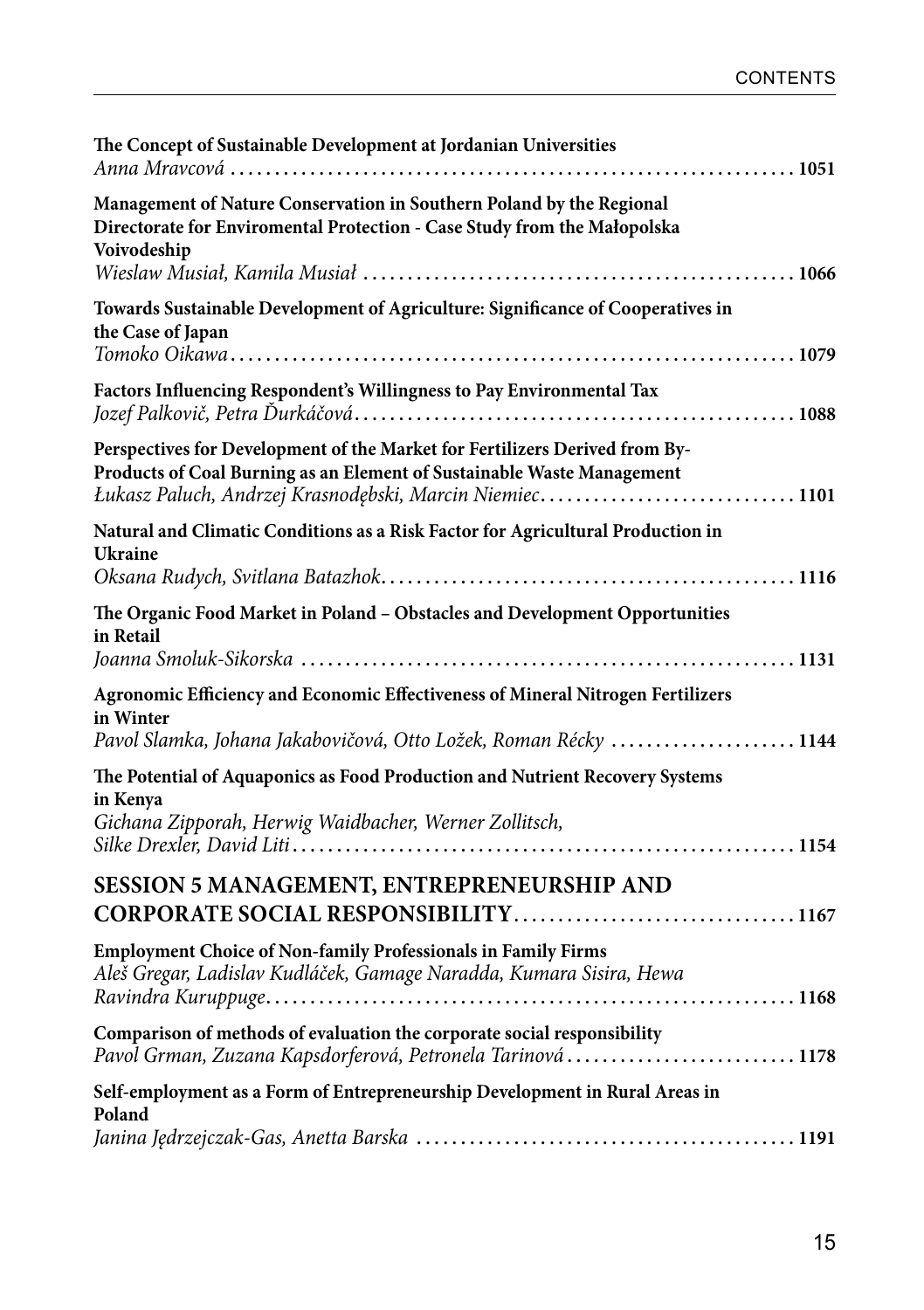| The Essence of Rural Entrepreneurship in the Context of Business Activity<br><b>Management in Rural Areas</b>                                                                      |
|------------------------------------------------------------------------------------------------------------------------------------------------------------------------------------|
| The Relationship between Employment, Economic Growth and Labor Market<br><b>Scenario with Respect to Visegrad Countries</b><br>Dhanashree Katekhaye, Robert Magda, Amar Uuld  1218 |
| Discourse on Corporate Social Responsibility in the Context of Non-profit<br>Organization                                                                                          |
| Current Trends in Family Business in Slovakia and Europe<br>Silvia Lenčéšová, Mária Šajbidorová, Zuzana Lušňáková, Zuzana Brúnaiová 1244                                           |
| Trends in Work with Human Resources in Slovak Agricultural Enterprises<br>Zuzana Lušňáková, Zuzana Juríčková, Mária Šajbidorová, Mária Dobišová,                                   |
| Development of Welfare Farms in Poland as an Innovation in Supporting<br>Individuals who have been, or are on the Verge of being Socially Excluded                                 |
| Analysis of the Sectoral Environment in Selected Company According to Porter                                                                                                       |
| Analysis of the Quality Control Process in Selected Company                                                                                                                        |
| Legal and Economic Aspects of the Development of Organic Farming in Poland in<br>2004-2016                                                                                         |
| Factors Influencing Strategic Approach to Talent Management of Companies in                                                                                                        |
| Slovakia                                                                                                                                                                           |
| Are Companies With Different Corporate Culture Really Different? The Case of<br>Slovakia                                                                                           |
| The Evaluation of Three Pillars of Corporate Social Responsibility in Practise                                                                                                     |
| Gender Differences in Contemporary Europe - Is the Position of Females Really<br><b>Equal in Europe?</b>                                                                           |
| Corporate Social Responsibility of Agribusiness Companies in the Context of<br><b>Sustainable Development</b>                                                                      |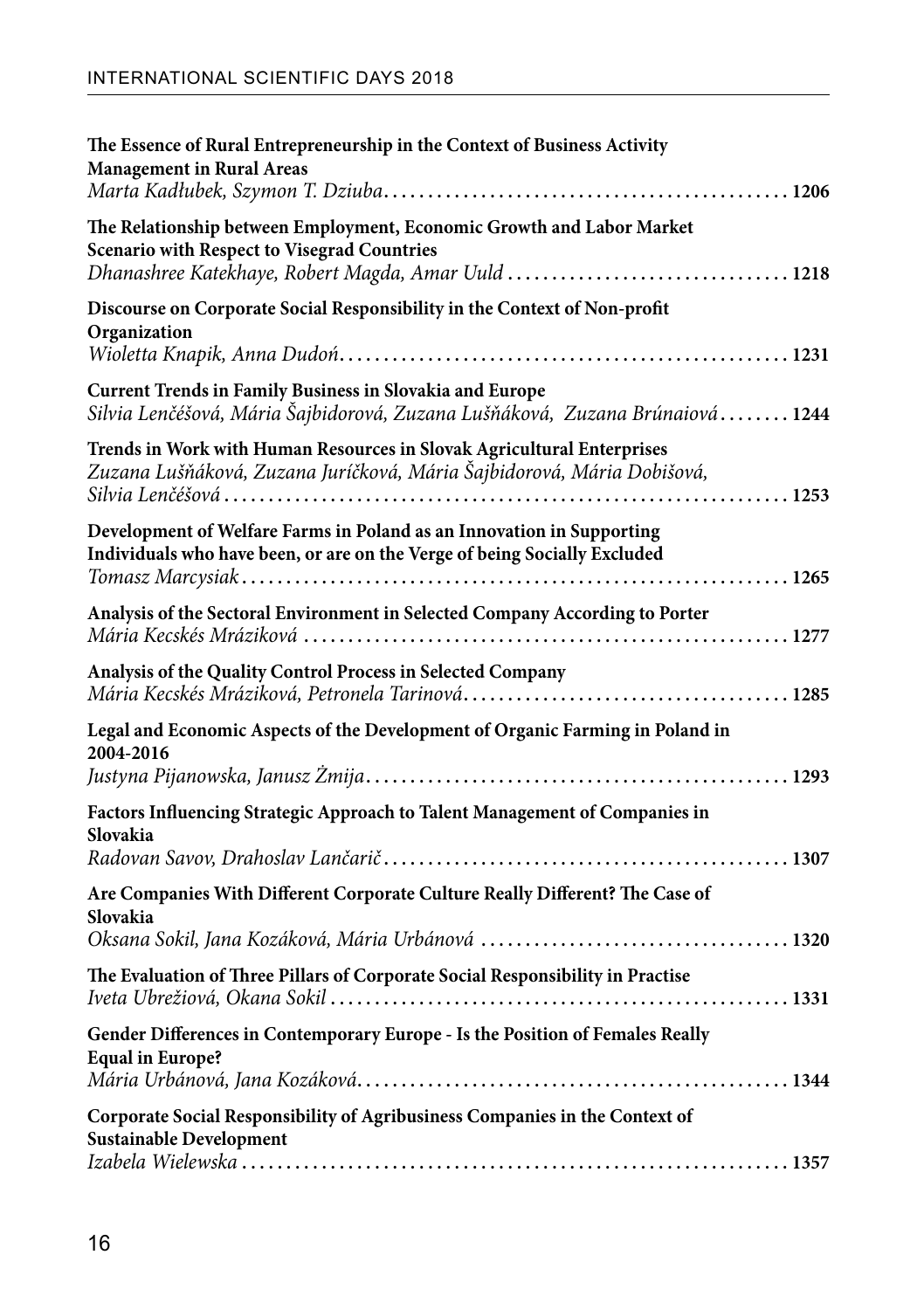| Development of Methodological Base for Effectiveness of Management Consulting<br>Evaluation<br>B.G. Ziganshin, A.R. Valiyev, G.S. Klychova, A.R. Zakirova, A.S. Klychova 1370                     |
|---------------------------------------------------------------------------------------------------------------------------------------------------------------------------------------------------|
| SESSION 6 FINANCE AND CURRENT ISSUES1389                                                                                                                                                          |
| Synthetic Measure of the Spatial Diversity in the Financial Situation of the Eastern<br><b>Wall Poviats in Poland</b>                                                                             |
| Local Offer of Public Services in the Perception of Municipalities' Residents                                                                                                                     |
| Value-Added, Net Income and Employment in Farms in Slovakia                                                                                                                                       |
| Weather Indices in the Profitability Calculations of Selected Crops at the Sectoral<br>Level on the Example of Fodder Maize<br>Michał Soliwoda, Joanna Pawłowska-Tyszko, Grzegorz Konat1426       |
| Economic and Financial Standing of Farms in European Union Countries at<br>Various Levels of Labor Productivity                                                                                   |
| Taxes Imposed on Farms in the European Union - a Synthetic Approach<br>Joanna Średzińska, Agnieszka Kozera, Aldona Standar  1451                                                                  |
| Assessing the Scale of and Financial Reasons behind Differences in the Local<br>Government Units' Investment Expenditures in the Context of Reducing<br>Disparities in Socio-Economic Development |
| Subsidies as Factor of Performance in Agricultural Entities                                                                                                                                       |
| Financial Self-Sufficiency of Rural Communes in Poland                                                                                                                                            |
| Monitoring of the Financial Condition of Agricultural Organizations in the<br>Vologda Region of Russia<br>Tatiana Yureneva, Olga Barinova, Svetlana Golubeva 1500                                 |
| SESSION 7 ACCOUNTING AND INFORMATION SYSTEMS1515                                                                                                                                                  |
| System for Controlling Activities in Slovak Agricultural Enterprises<br>Ľudmila Dobošová, Ľubomír Gurčík, Daniela Hupková, Veronika Mihálová 1516                                                 |
| Financial Statement Quality Problems in the Insolvency Process                                                                                                                                    |
| Financial Form of Balance Sheet - Information Source for the Assessment of<br><b>Company Assets and Capital Retention</b>                                                                         |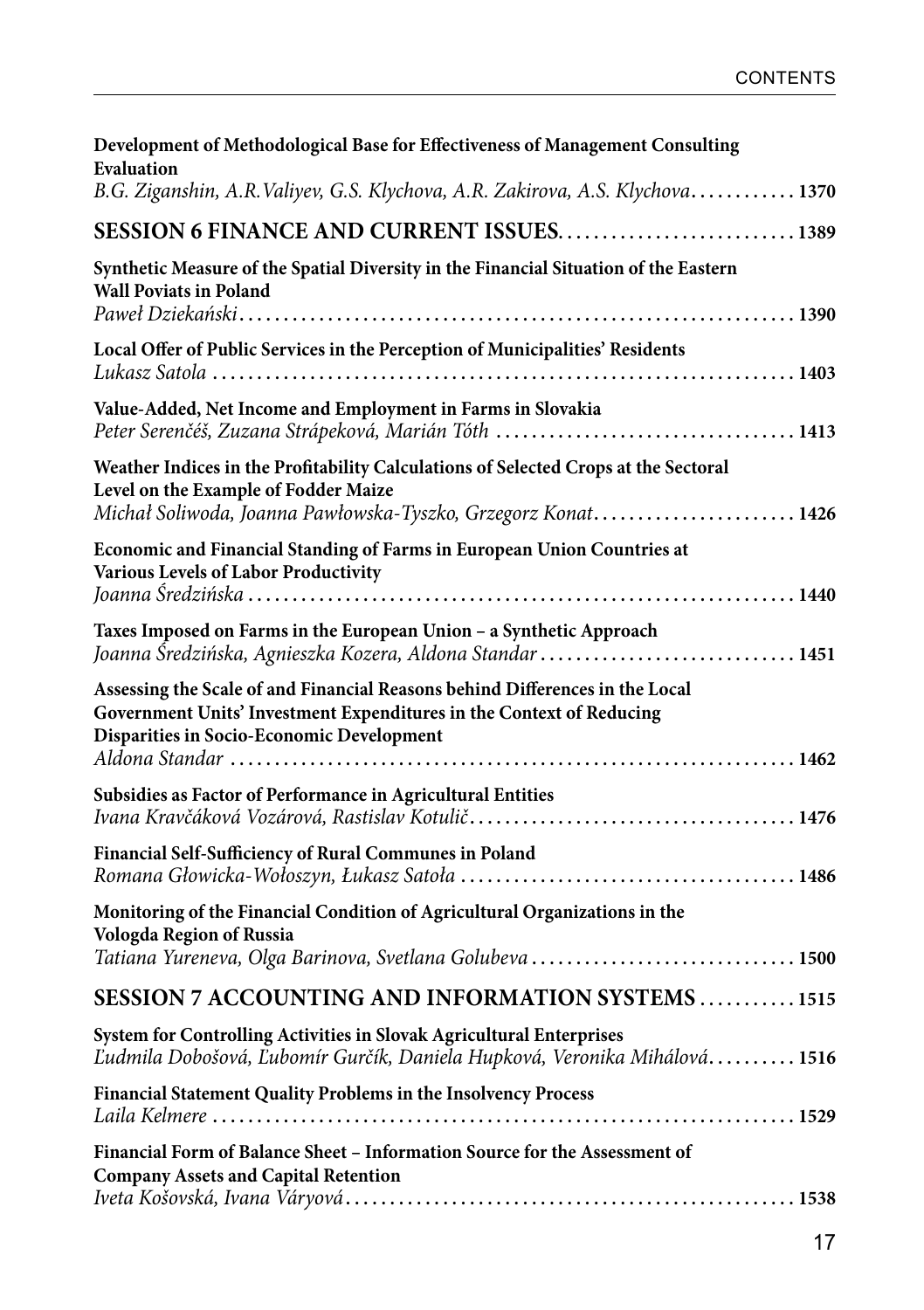| Local Fee for Municipal Waste as a Part of Tax Budget Revenues of Municipalities<br>Renáta Krajčírová, Alexandra Ferenczi Vaňová, Jozef Bojňanský  1550                       |
|-------------------------------------------------------------------------------------------------------------------------------------------------------------------------------|
| <b>Information Storage - Great Challenge Of Mankind</b>                                                                                                                       |
| Transfer Pricing in the Slovak Republic and its Comparison to other Countries of<br>the Visegrad Group                                                                        |
| Assessing of Cost Price of Milk at Slovak Milk Processors<br>Ivana Váryová, Renáta Krajčírová, Iveta Košovská, Alexandra Ferenczi Vaňová  1581                                |
| <b>SESSION 8 NEW DIMENSIONS IN RURAL DEVELOPMENT</b>                                                                                                                          |
| Identification of Development Hot-spots in Nógrád County                                                                                                                      |
| The Impact of Ukraine's European Integration on the Development of Agriculture                                                                                                |
| Processes of Concentration of Agricultural Land versus Principles of Sustainable<br>Development                                                                               |
| Agricultural Land and Poland's Membership in the European Union - an Attempt<br>to Analyze Based on the Legislation of the Republic of Poland                                 |
| The Application of the DEMATEL Method in the Analysis of Factors Influencing<br>the Level of Economic and Social Infrastructure of Mountain Communities in<br>Southern Poland |
| Land Price as the Main Factor of the Agricultural Land Market Effective                                                                                                       |
| <b>Functioning</b>                                                                                                                                                            |
| Comparison of Changes in Sectoral Structure of Firms in the Czech Republic and<br>in the Slovak Republic1681 Agritourism as a Form of Slow Tourism                            |
| The State of Management Development in Agricultural Entities<br>Zuzana Juríčková, Zuzana Kapsdorferová, Mária Kadlečíková 1708                                                |
| Multidimensional Comparative Analysis of the Level of Sustainable Development<br>of the European Union Member States Using Taxonomic Methods                                  |
| Support of Young Farmers in Kenya in the Context of Sustainable Agriculture                                                                                                   |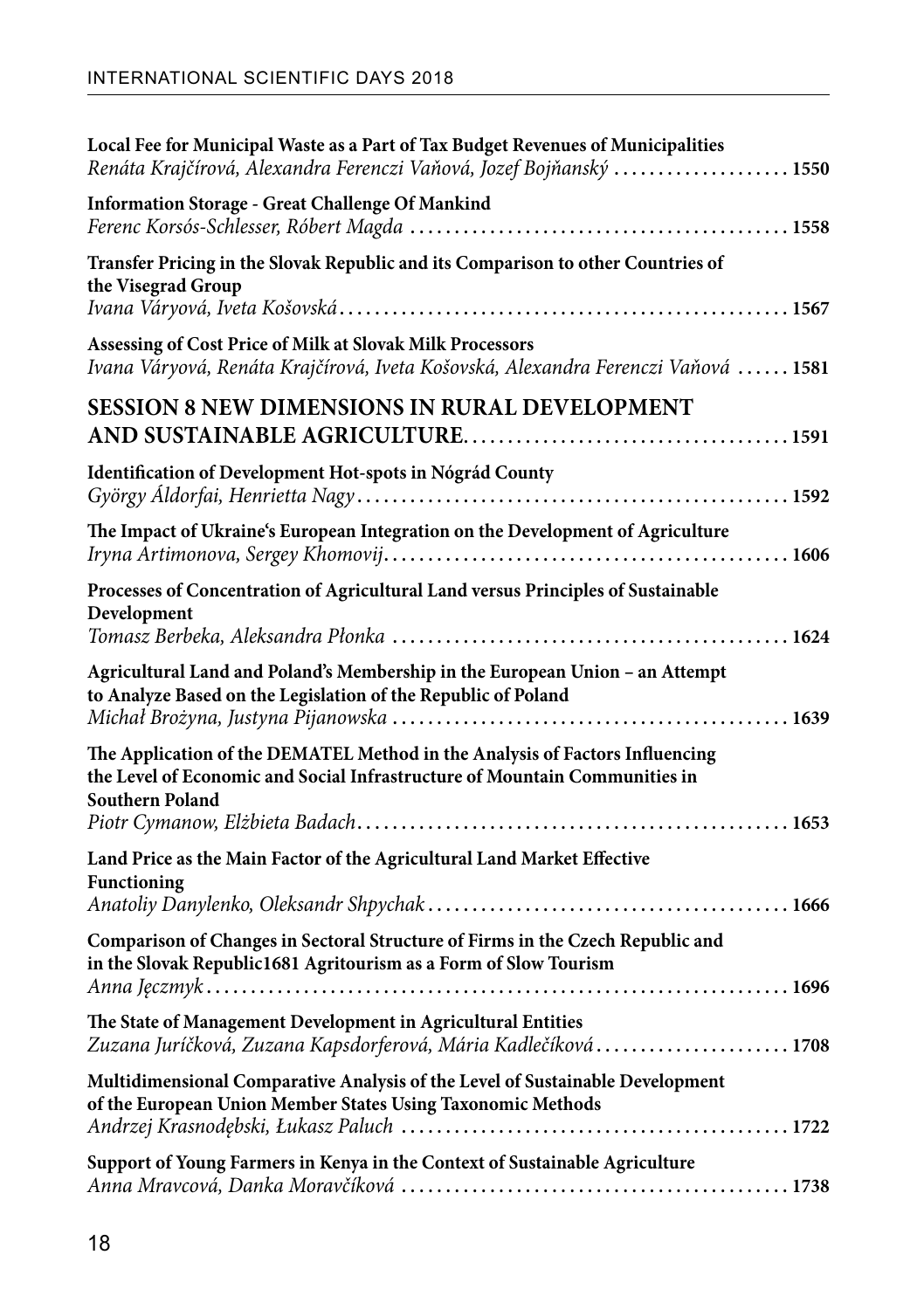| The Examination of Resources as Basis for Smart Development in the Regions<br>along the Hungarian-Slovakian Border Henrietta Nagy, József Káposzta, Adrienn                                            |
|--------------------------------------------------------------------------------------------------------------------------------------------------------------------------------------------------------|
| Selected Innovative Case Studies of Short Food Supply Chain in European<br>Counties, with Application to Slovak Market<br>Marek Petriľák, Elena Horská, Czeslaw Nowak, Renata Matysik-Pejas  1766      |
| Farmers' Opinion about the Potential to Pursue Non-Farming Occupation<br>Opportunities                                                                                                                 |
| Algorithm for Calculating Size and Number of Dairy Cattle for Earning Small<br>Family Farm's Living in Conditions of the Slovak Republic                                                               |
| Human Capital in the Aspect of Raising Innovativeness in Rural Areas<br>Izabela Wielewska, Marzena Kacprzak, Agnieszka Król, Agnieszka Siedlecka  1810                                                 |
| Agri-Environment and Climate Action as an Instrument to Protect the of Poland's<br>Landscape                                                                                                           |
| Possibilities and Barriers to the Development of Economic Activities in Rural<br>Areas on the Basis of Piotrków Kujawski Commune (Poland)<br>Sławomir Zawisza, Piotr Prus, Agnieszka Paradzińska  1836 |
| Small Farms in Poland - What is their Production and Economic Potential?<br>Dariusz Żmija, Marta Barbara Czekaj, Katarzyna Żmija 1850                                                                  |
| Diversification of Activity of Agricultural Enterprises as an Instrument for<br>Providing their Economic Sustainability                                                                                |
| SESSION 9 AGRICULTURAL UNIVERSITY EDUCATION,<br>QUALITY ASSURANCE, HUMANITY STUDIES AND                                                                                                                |
| Several GeoGebra Solutions for Microeconomics                                                                                                                                                          |
| Science and Research as Important Part of Agricultural Sciences<br>Radomíra Hornyák Gregáňová, Miriam Pietriková, Dana Országhová  1897                                                                |
| Foreign Languages in a Business Context                                                                                                                                                                |
| Comparison of Anglicism Use on Company Websites in Selected Languages<br>Jarmila Horváthová, Stanislava Gálová, Katarína Klimentová 1920                                                               |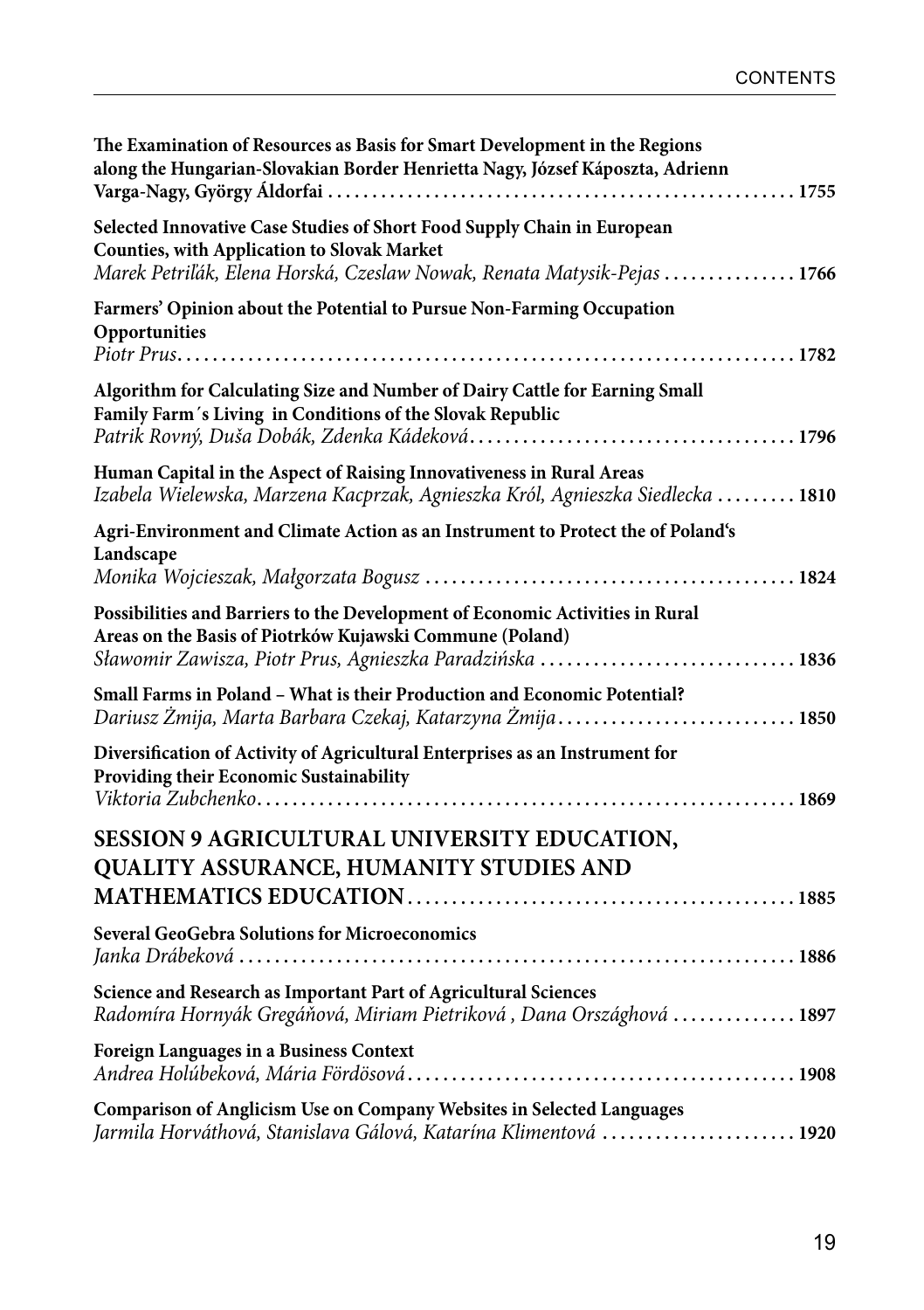| Social Skills as an Important Pillar of Managerial Success                                                                                                                                              |
|---------------------------------------------------------------------------------------------------------------------------------------------------------------------------------------------------------|
| What is Lacking in the Entrepreneurship Education in Slovakia?                                                                                                                                          |
| Entrepreneurial Intentions of Students: A Case of Slovakia<br>Drahoslav Lančarič, Iveta Ubrežiová, Radovan Savov, Jana Kozáková  1954                                                                   |
| Propositional Calculus in Teaching Mathematical Subjects and in Praxis                                                                                                                                  |
| The Role of Foreign Languages for Career Growth Perspective of University<br><b>Graduates in the Nitra Region</b><br>Lubomíra Moravcová, Ludmila Maďarová, Serhiy Moroz1978                             |
| The Problem of Employment of Graduates of Agrarian Universities: the<br><b>Experience of Kazan State Agrarian University</b><br>F. T. Nezhmetdinova, B. G. Ziganshin, A. R. Valiev, A.V. Dmitriev  1986 |
| Tertiary Education System in Slovakia                                                                                                                                                                   |
| Investigation of a Nonlinear Dependence by the Least Squares Method                                                                                                                                     |
| Study of Agricultural Sciences and Employment of Graduates<br>Miriam Pietriková, Radomíra Hornyák Gregáňová, Viera Papcunová2017                                                                        |
| Neuropsychology in Neuromarketing Services                                                                                                                                                              |
| <b>Internationalisms in Slovak Economics Terminology</b>                                                                                                                                                |
| The Quality Assurance System of Education as a Factor of Agriculture Sustainable                                                                                                                        |
| Development                                                                                                                                                                                             |
| Place and Tasks of Ethics in Humanization of Economics                                                                                                                                                  |
| Staff Education System for Agribusiness - Case Study Poznań University of Life<br>Sciences, Poland<br>Jarosław Uglis, Magdalena Kozera-Kowalska, Zuzanna Łopuszyńska  2072                              |
| Professional Practical Training of Future Teachers in Vocational Education and<br>its' Reflection by Students of Slovak University of Agriculture                                                       |
| <b>SESSION 10 INFORMATION AND COMMUNICATION</b><br>TECHNOLOGIES - NETWORK AND INFORMATION                                                                                                               |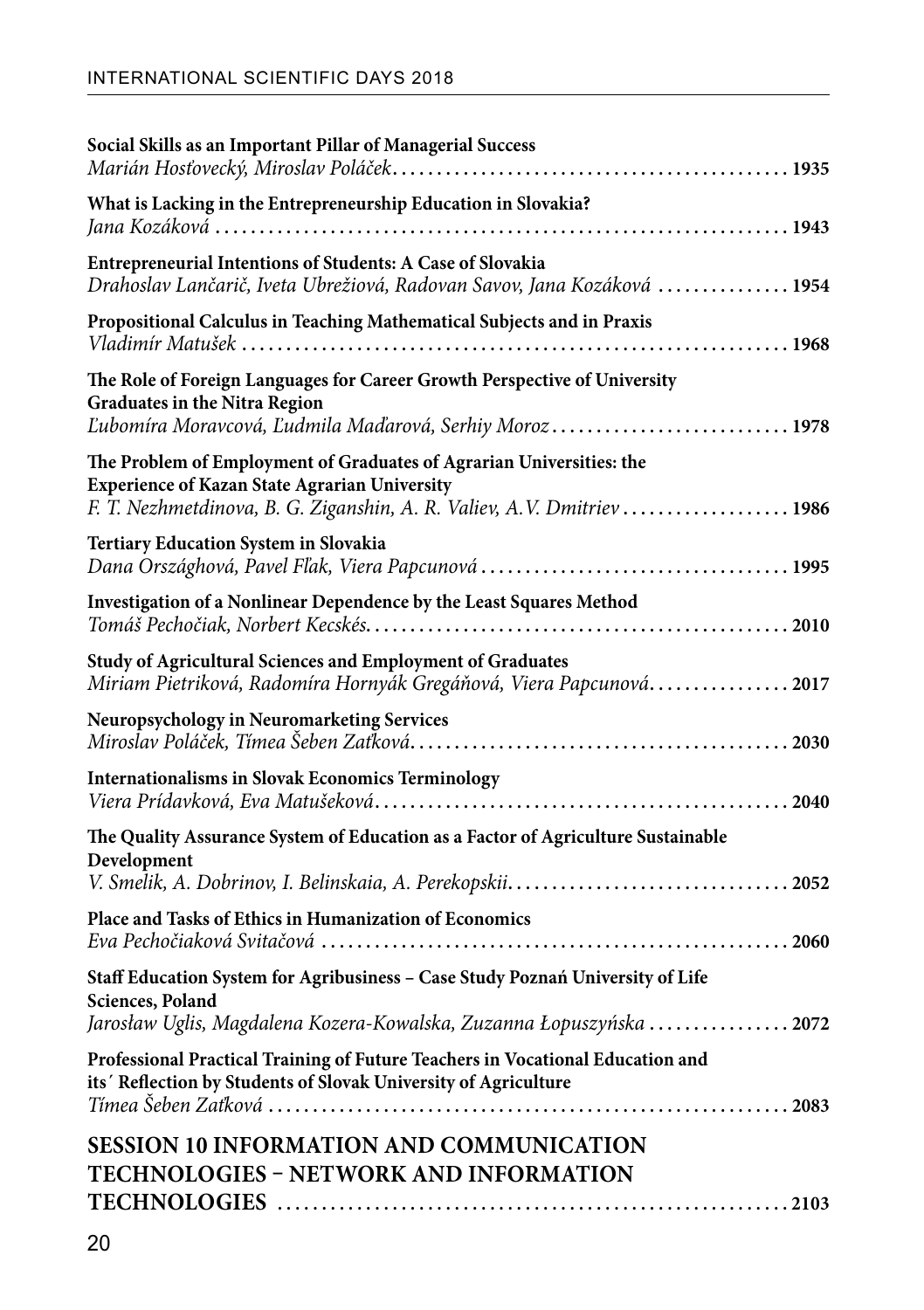| <b>Cloud Computing Concept for Digital Consumers</b>                                                                                                                                                                   |
|------------------------------------------------------------------------------------------------------------------------------------------------------------------------------------------------------------------------|
| Slovak Companies - Open Acces to the Data                                                                                                                                                                              |
| The Redesign of the Seminars in an Operating Systems Course                                                                                                                                                            |
| Influence of the Information and Communication Technologies on Economic<br>Growth                                                                                                                                      |
| Experiential Education in Subject Designing of Herbaceous Planting                                                                                                                                                     |
| Demonstrations of the Best Practice of E-Learnig in the Subject of Quantitative<br>Methods for Managers in the Daily and External Forms of Study done by the<br>Attendance, Distance and Combined Methods of Education |
| The Blockchain Technology as a Necessary Tool between Contractual Relationships                                                                                                                                        |
| Increasing the Level of Modern Education in the School Environment<br>Iveta Kremeňová, Juraj Fabuš, Jana Beňušová, Silvia Ďutková 2174                                                                                 |
| Using the Office 365 Cloud Solution in the Education Process                                                                                                                                                           |
| Relevance of Internet Information Sources on Business for Management Processes                                                                                                                                         |
| Understanding the Effect of E-Learning, the Role of Digital Literacy<br>Peter Polakovič, Ivana Slováková, Vladimír Popelka2213                                                                                         |
| How to Increase Students' Enthusiasm                                                                                                                                                                                   |
| <b>Websites of Slovak Universities</b>                                                                                                                                                                                 |
| Information Security in Agrarian Sector of the Slovak Republic<br>Roderik Virágh, Klára Hennyeyová, Edita Šilerová, Galina Gerhátová  2244                                                                             |
| <b>SESSION 11 INNOVATION SYSTEMS IN AGRICULTURE -</b><br>SESSION ORGANIZED BY WITHIN THE PROJECT CATALYST<br>"CAPACITY BUILDING IN AGRICULTURAL INNOVATION                                                             |
| Causal Relationship between Economic Growth, Transport Infrastructure and<br><b>Investment in Transport Infrastructure in Transition Countries</b>                                                                     |
|                                                                                                                                                                                                                        |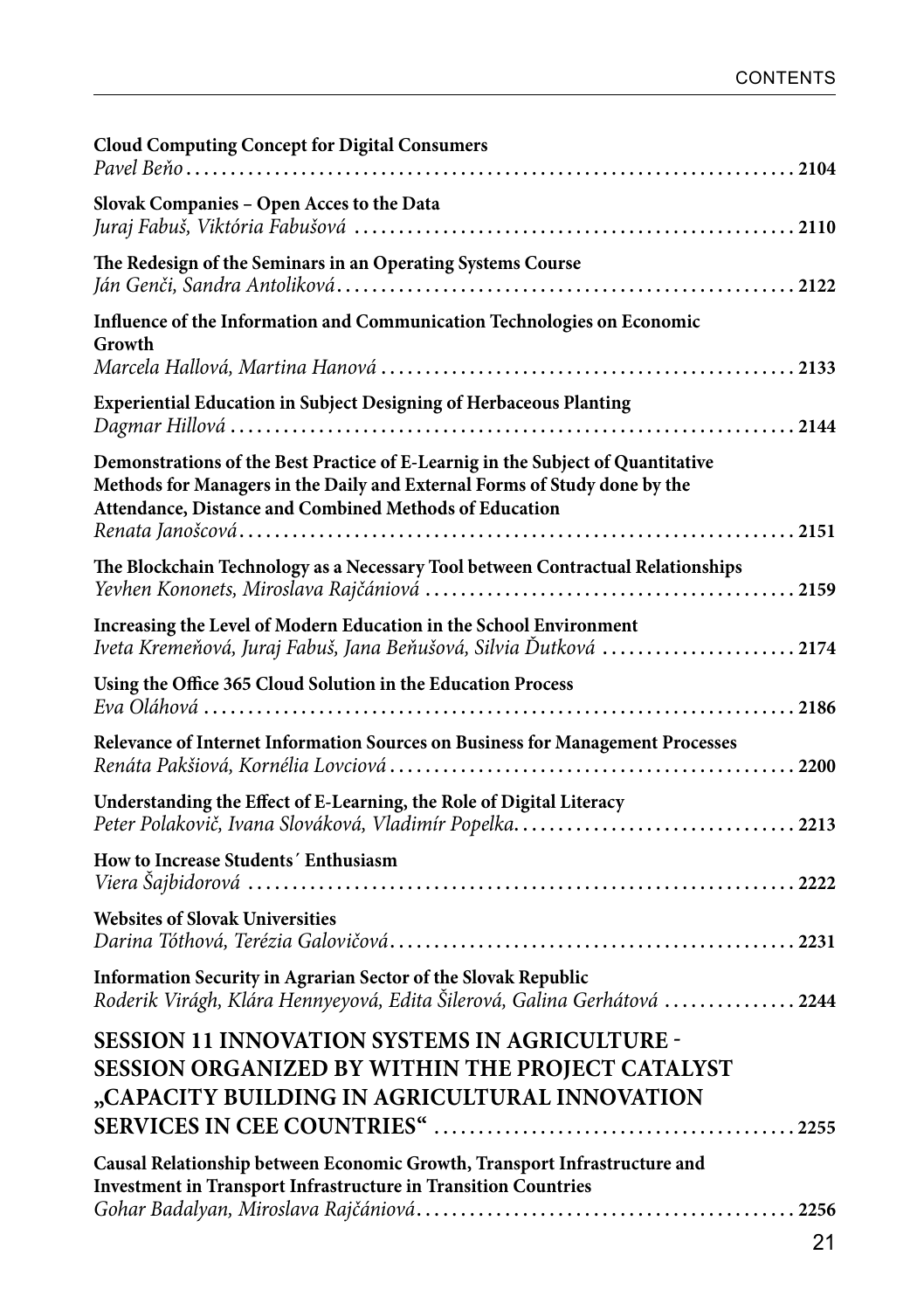| Scientific Aspects of Agriculture Innovative Development in Modern Russia                                                                                                                                           |
|---------------------------------------------------------------------------------------------------------------------------------------------------------------------------------------------------------------------|
| Innovations in the Regional Agro-Industrial Complex<br>Andrey Gusev, Ivan Uspenskiy, Arkadiy Simdyankin, Tatyana Sycheva2289                                                                                        |
| Agricultural Innovation, Advisory Services and Needs Assessment of the<br>Agricultural Innovation Training in the Slovak Republic<br>Zuzana Kapsdorferová, Petronela Tarinová, Mária Kadlečíková, Pavol Grman  2300 |
| Innovations in Agriculture in Poland - the Role of Innovation Broker in the<br><b>Opinions of Farmers</b>                                                                                                           |
| Methodology of Training for Agricultural Innovation Broker                                                                                                                                                          |
| Chinese Agrarian Sector Development, Agricultural Development and Rural<br><b>Livelihood in Provinces</b><br>Vojtěch Tamáš, Radmila Presová, Veronika Lorencová 2342                                                |
| Higher Education in the Service of the Capacity Building in Hungarian<br><b>Agricultural Innovation</b><br>Apolka Ujj, Csaba Bálint, Paulina Jancsovszka, Pál Goda2355                                              |
| <b>SESSION 13 AGRICULTURAL MARKETS AND INSTITUTIONS</b><br>- ORGANIZED SESSION BY THE ASSOCIATION OF<br>AGRICULTURAL ECONOMISTS IN SLOVAKIA - AAES2367                                                              |
| Analysis of Cocoa Production and Export in Ghana                                                                                                                                                                    |
| Comparative Advantages of the United Kingdom's Agri-food Trade in Relation                                                                                                                                          |
| to the EU                                                                                                                                                                                                           |
| Regional Differences in the Slovak Dairy Farm Performance                                                                                                                                                           |
| Determinants of export in transition economies: Evidence from the South East<br>Europe (SEE-6) and Commonwealth of Independent States (CIS)<br>Kushtrim Braha, Artan Qineti, Ema Lazorčáková, Dimuth Nambuge,       |
| Sensitivity of Slovak Demand for Cigarettes to Price Change                                                                                                                                                         |
| Slovak Wine Exports - Determinants and Competitiveness                                                                                                                                                              |
| Factors Influencing Respondent's Willingness to Pay Environmental Tax                                                                                                                                               |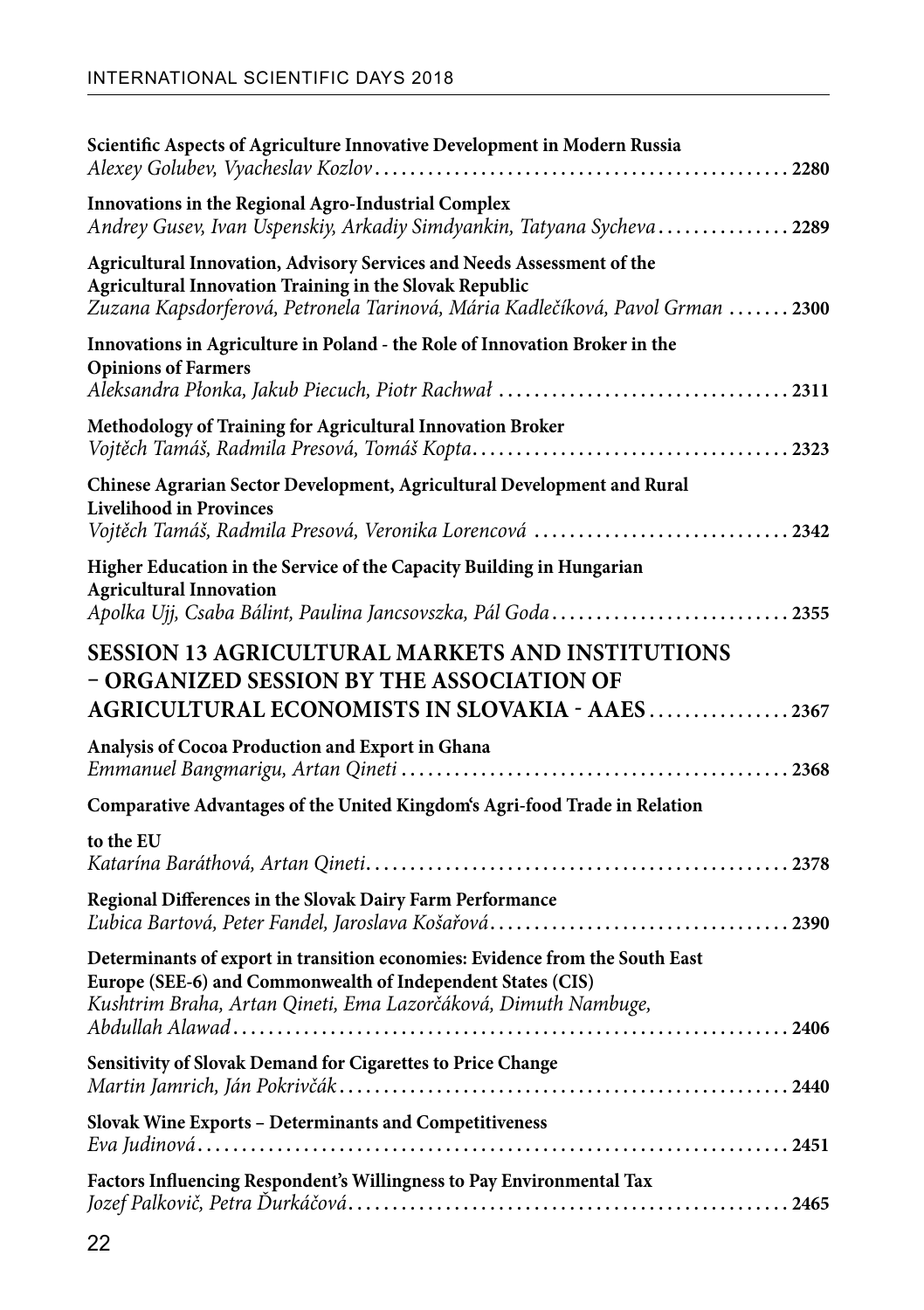| Identification of Optimal Production Structures in Maize Production Areas of the<br>Slovak Republic and the Czech Republic under Conditions of Uncertainty                                               |
|----------------------------------------------------------------------------------------------------------------------------------------------------------------------------------------------------------|
| Development of Marketing Margins of Dairy Industry in Slovakia                                                                                                                                           |
| Modelling the Milk Production and Economics in a Dairy Farm                                                                                                                                              |
| SESSION ASSOCIATION OF ECONOMIC UNIVERSITIES OF<br><b>SOUTH AND EASTERN EUROPE AND THE BLACK SEA REGION 2521</b>                                                                                         |
| Business Entities in the Rural Areas as the Actors of Competitiveness and<br><b>Sustainable Development of Regions</b><br>Zuzana Bajusová, Ľubomír Gurčík, Peter Bajus, Mária Gulová  2522               |
| Social and Economic Factors of Rural Migration in the Urban Environment. The<br><b>Case of Albania</b>                                                                                                   |
| Efficiency Analysis of Subsidies for Investments using Stochastic Frontier Analysis:<br><b>Case of Serbia</b>                                                                                            |
| Export Barriers and Export Supporting Measures - Lessons for a Policy Revision<br>in Serbia                                                                                                              |
| Sustainable Development of the Rural Areas in Poland in the Aspect of<br><b>Environmental Order</b>                                                                                                      |
| <b>Nutritionally Recommended Food Products Demand</b>                                                                                                                                                    |
| Formation of an Export Strategy for the Development of Beekeeping Industry in<br>Ukraine                                                                                                                 |
| Albanian Government and Regulatory Authorities Should Implement a National<br>Financial Inclusion Strategy for Fighting Against Poverty and Enhancing<br>Sustainable Economic Development of the Country |
| Risks to be Managed for Mobile Payments in Albania                                                                                                                                                       |
| Institutes of Stabilization of Conjuncture in the Grain Market of Russia                                                                                                                                 |